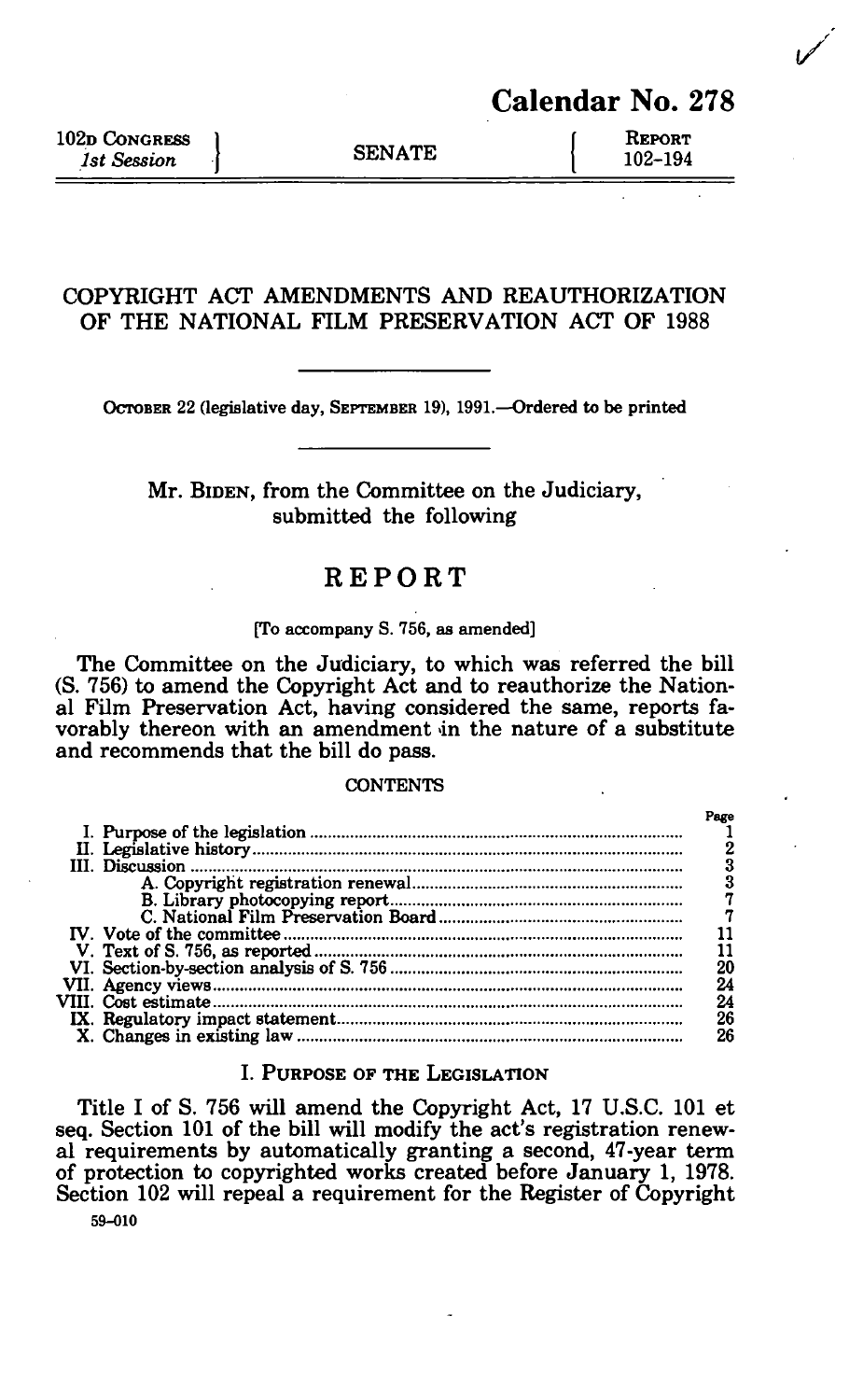to report to Congress every 5 years on library and archive photocopying of copyrighted materials.

Title II of S. 756 reauthorizes the National Film Preservation Act of 1988 for 6 years. Title II reauthorizes the 1988 act for the purpose of recognizing and preserving films that are culturally, historically, or aesthetically.significant. The National Film Preservation Board, under the direction of the Librarian of Congress, will continue to select 25 films each year for inclusion in the National Film Registry and will promote and coordinate the film preservation activities of the Library of Congress and other institutions working in the field of film preservation.

#### II. LEGISLATIVE HISTORY

On March 21, 1991, Senators DeConcini and Hatch introduced S. 756, which amends the registration renewal requirement in section 304(a) of the Copyright Act (17 U.S.C. § 304) and related provisions and repeals a requirement for the Register of Copyrights to report to Congress every 5 years on library and archive photocopying of copyrighted materials  $(17 \text{ U.S.C. } \frac{8}{9}108(i))$ . Senators Leahy, Grassley, and Simon were added as cosponsors on the bill, which was referred to the Committee on the Judiciary.

Senator DeConcini, the chairman of the Judiciary Committee's Subcommittee on Patents, Copyrights and Trademarks, conducted a hearing on the registration renewal provisions of S. 756 on June 12, 1991. Ralph Oman, the Register of Copyrights, and Burton Lane, the noted songwriter who appeared on behalf of the American Society of Composers, Authors and Publishers (ASCAP), testified in favor of the bill. No opposition witnesses appeared at the June 12 hearing, but the Subcommittee later received written submissions from Gregory Luce, the operator of a small mail-order video business, and from L. Ray Patterson, a professor of law at the University of Georgia in Athens, both of whom oppose the bill. The subcommittee also received additional written testimony from Barbara Ringer, the former Register of Copyrights, John M. Kernochan, Nash Professor Emeritus of Law and director of the Center for Law and the Arts at Columbia University School of Law, Irwin Karp of the Committee for Literary Property Studies, Frances W. Preston, the president of Broadcast Music, Inc., and Jacqueline Byrd, the widow of songwriter Robert Byrd, all of whom support the bill.

S. 756 was polled out of the Subcommittee on Patents, Copyrights and Trademarks on June 17, 1991, and placed on the Judiciary Committee's calendar. On June 20, 1991, Senators Leahy, Pell, Stevens, and DeConcini introduced S. 1345, the National Film Preservation Act of 1991, which reauthorizes the National Film Preservation Act of 1988. S. 1345 was referred to the Rules Committee. The Judiciary Committee added the 1991 Act as title II to S. 756 in its August 1, 1991, markup of S. 756.

The substitute to S. 756, containing the amendments to the Copyright Act in title I, and the National Film Preservation Act of 1991 in title II, was favorably reported by the Judiciary Committee by unanimous consent on August 1, 1991.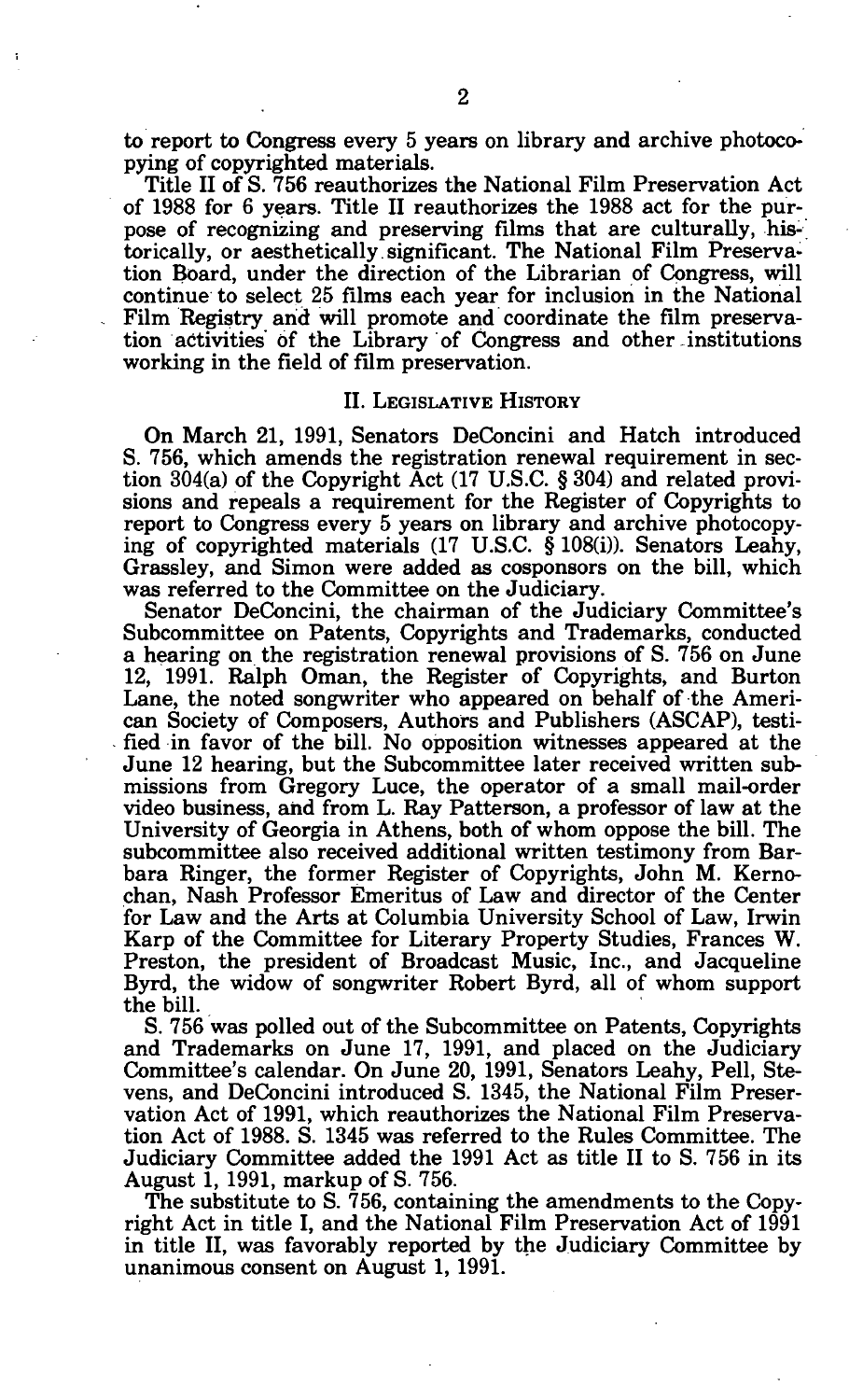Two House bills encompassing the provisions of S. 756, H.R. 1612 and H.R. 2372, were introduced on March 22 and May 16, 1991, respectively by Congressman Hughes. The House bills were referred to the Judiciary Committee's Subcommittee on Intellectual Property and Judicial Administration, which Congressman Hughes chairs. H.R. 1612, which was favorably reported by the Judiciary Committee on August 2, 1991, repeals the library photocopying report requirement. H.R. 2372, containing the registration renewal provisions in title I and the National Film Preservation Act reauthorization in title II, is similar to S. 756 and was reported favorably by the subcommittee on October 1, 1991.

#### III. DISCUSSION

### **A. COPYRIGHT REGISTRATION RENEWAL**

Under the 1909 Copyright Act, a copyrighted work received a 28 year term of protection from the year it was first published with notice of copyright or registered with the Copyright Office. The copyright holder could secure an additional 28-year term of protection for the work after filing a renewal registration with the Register of Copyrights in the 28th year of the first term of protection. The major justification for a copyright renewal provision in the 1909 and previous acts was to give authors a "second chance" to negotiate more favorable terms for the exploitation of their work at the expiration of the first term, when the economic value of the work may be better evaluated.

In 1976, Congress concluded years of debate and study on all aspects of the Copyright Act by passing a comprehensive revision to the 1909 law. The copyright renewal provision was identified as a major shortcoming in the former law and was described by Congress as:

(O)ne of the worst features of the present copyright law \* \* \* A substantial burden and expense, this unclear and highly technical requirement results in incalculable amounts of unproductive work. In a number of cases it is the cause of inadvertent and unjust loss of copyright.*<sup>1</sup>*

Congress abolished the renewal requirement for works created on or after the January 1, 1978, effective date of the 1976 Copyright Act (Public Law 94-533). For most works, the act established a single term of protection for the life of the author plus 50 years. For anonymous works, pseudonymous works and works made for hire, the 1976 law established a single term of protection of 75 years from the date of publication or 100 years from the date of creation, whichever expired first. The "second chance" concept of the renewal term was retained in modified form, by section 203 of the act (17 U.S.C. 203). This provision empowers authors to terminate transfers or licenses of exclusive rights in copyrighted works under specified circumstances.

However, Congress retained the existing renewal registration requirement for works still in their first term of protection before the

**<sup>1</sup> H. Rept. 94-1476, 94th Cong., 2d sess. 134 (1976); S. Rept. 94-473, 94th Cong., 1st sess. 117- 118 (1975).**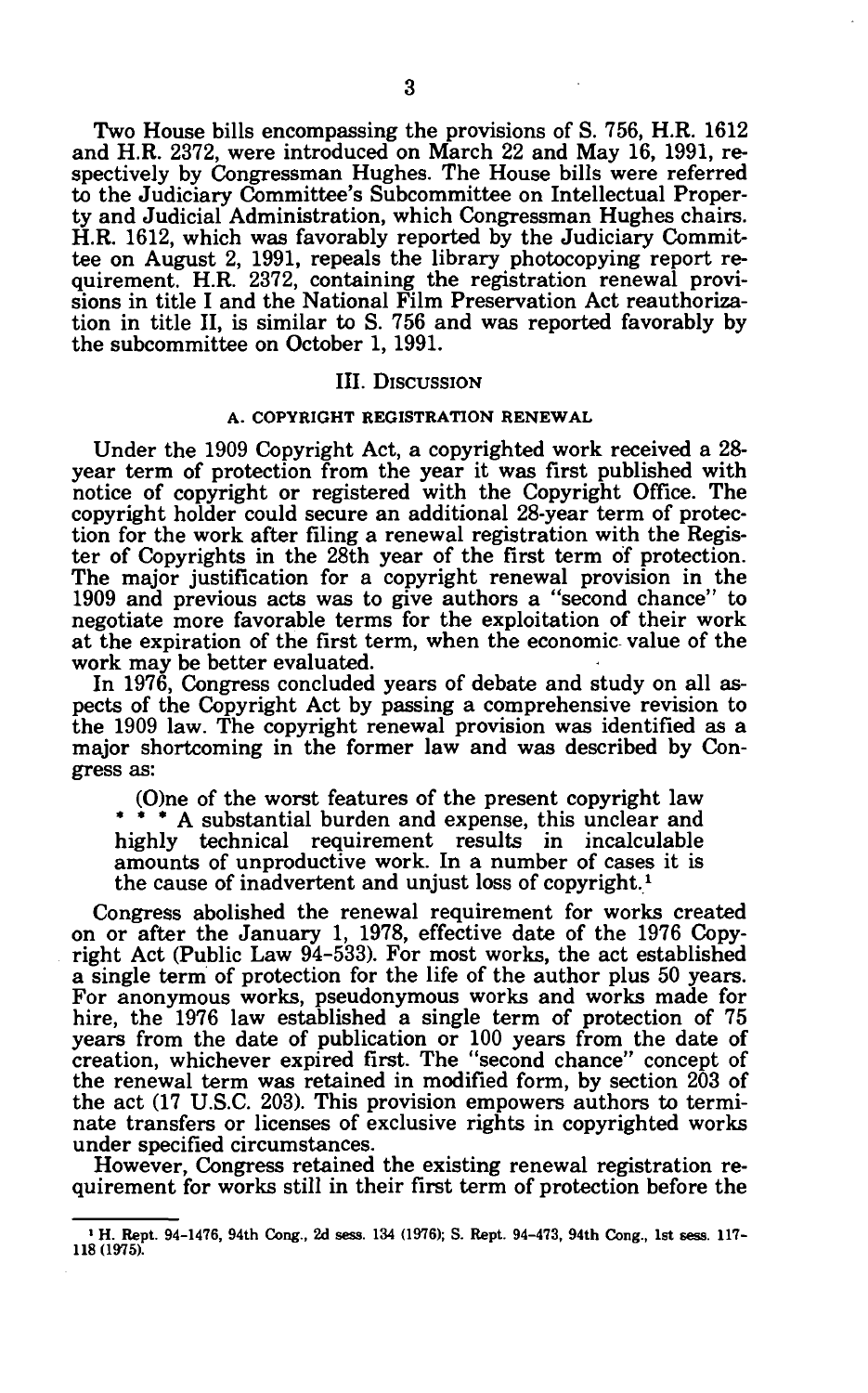act's effective date. Although section 304(a) modified the renewal provisions in section 24 of the 1909 act by extending the second term to 47 years, Congress was concerned that eliminating the renewal requirement for these works altogether could potentially disrupt existing expectancies or contractual interests.<sup>2</sup>

Since the 1976 Copyright Act created different categories of works, some of which are subject to the registration renewal requirements, problems with the provision have become manifest. Section 304(a) remains a highly technical provision which is too difficult for most lawyers to understand. It creates considerable uncertainty in the orderly exploitation of intellectual property because it is inherently unclear who will own the copyright during the renewal period until their interest vests with a timely registration. In addition, transferees who secure a renewal interest during the first term of copyright may take nothing if the author dies before copyright renewal vests. The renewal provision has often been the subject of litigation as uncertainties have arisen over rights in highly valuable works.

Future litigation should be reduced because the legislation eliminates the requirement of renewal in section 304(a). The legislation should also avoid future litigation because it reenacts the first two provisos of section 304(a) that determine the statutory renewal claimants for each of the two general categories of works. The legislation makes clear that a timely registration by the proper statutory claimant vests the right to the renewal term on the date of registration in the Copyright Office and, if a registration is not made, the right in the renewal term vests automatically in the proper statutory claimant on the last day of the first term.

Because of its complexities, the Copyright Office, book and music publishers, authors, filmmakers and other copyright organizations criticized the registration renewal provision for being burdensome and unfair to thousands of copyright holders and their heirs. Last year, Barbara Ringer, the former Register of Copyrights, Irwin Karp and John Kernochen, all of whom are members of an informal organization of authors, academics, and copyright experts known as the Committee for Literary Property Studies (CLPS), approached the current Register of Copyrights, Ralph Oman, with a proposal to modify the provision. The Register convened a meeting of affected copyright-based industries and representatives of copyright owners and users and found that support for modifying the renewal requirement was enthusiastic. The CLPS proposal called for an automatic renewal system, with incentives for authors to voluntarily renew registrations for their works. It evolved into the bill Senators DeConcini and Hatch introduced on March 22, 1991.

At the June 12 hearing and in the written statements submitted for the hearing record, witnesses contended that the effects of the section 304(a) requirement are felt most harshly by the holders of copyrights in less noted works. These copyright holders typically lack the sophisticated resources—detailed recordkeeping procedures to keep track of renewal dates or the services of lawyers, agents, and large publishing houses—to assist them in complying

**<sup>\*</sup> H. Rept. 94-1476, 94th Cong., 2d sess. 139 (1976).**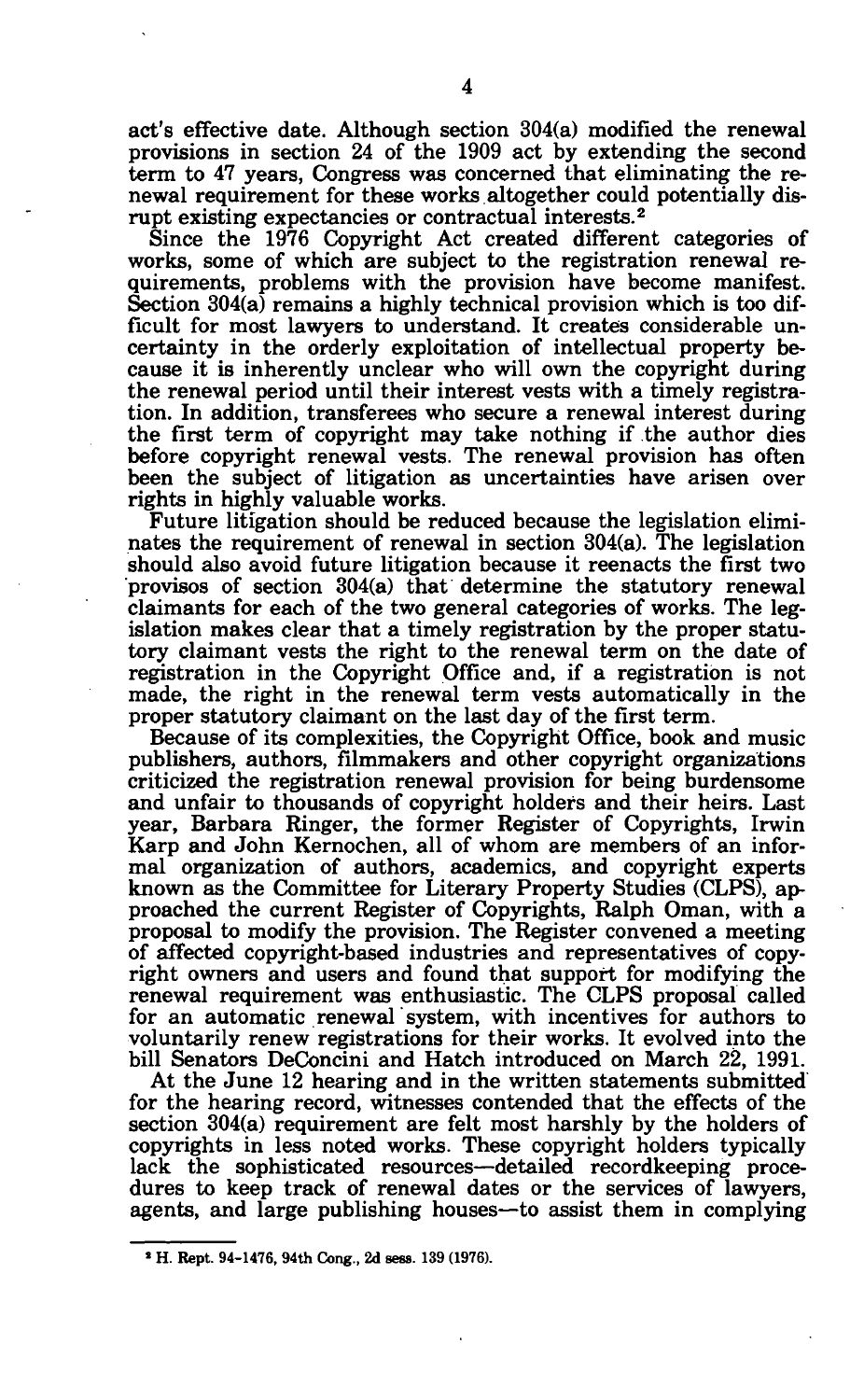with the intricacies of the renewal provision. These works often supply a valuable source, sometimes the sole source of income for authors and their families. Unfortunately, through inadvertence or neglect, authors, their families or agents fail to file timely renewal registrations, and the works fall irretrievably into the public domain. Witnesses also maintained that the present renewal provisions are even more puzzling for foreign authors, who are even less familiar with this formality because it is unique to U.S. law.

During her four decades at the Copyright Office, which included several years in charge of the section that handled renewals, former Register of Copyrights Barbara Ringer saw thousands of works lose protection because of the failure of copyright holders to comply with the renewal formality and witnessed the harsh consequences of inadvertent forfeiture. In her testimony for the June 12 hearing, Ms. Ringer explained that the reasons for a failure to renew varied:

\* \* \* often there was simply no knowledge that such a requirement existed, or there was the all-to-common procrastination involved in undertaking to deal with government red tape. A great many authors or. their heirs assumed that their original publishers or producers would take care of the matter, but during an era of corporate mergers, mass transfers of copyright ownership, and dazzling changes in the media and their control, compliance with a formality connected with a 28-year old work could easily get lost in the shuffle. Even where the original publisher or other original copyright owner had established a procedure for submitting timely renewal applications on behalf of their authors, there were frequent slip-ups: misfiled tickler cards, changes in personnel, mistakes and negligence of all kinds. As for potential renewal claimants from other countries, their total ignorance of the requirement was matched by their total amazement when it was explained to them.

The dilemma facing foreign authors of copyrighted works is additional justification for modifying the renewal requirement. The domestic laws of most developed countries contain very few formalities conditioning copyright protection. Compliance with formalities is antithetical to the major international treaty on copyright relations, the Berne Convention for the Protection of Literary and Artistic Works.<sup>3</sup> In the 1976 general revision, Congress dispensed with many of the formalities contained in the 1909 copyright law, and in 1988, the United States adhered to the Berne Convention (Paris, 1971). However, Congress declined to modify the renewal provision in the Berne Convention Implementation Act (public Law 100-568) because it felt that the cutting off or altering existing expectancies at that time would be unfair and the safer course would be to allow the renewal provisions to phase out by the year 2005. At the time, there were no legislative proposals offered, such as the one in S. 756, that would eliminate the renewal provisions without

<sup>&</sup>lt;sup>3</sup> " \* \* \* the enjoyment and exercise of \* \* \* rights shall not be subject to any formality." **Berne Convention (Paris text) Art. 5(2).**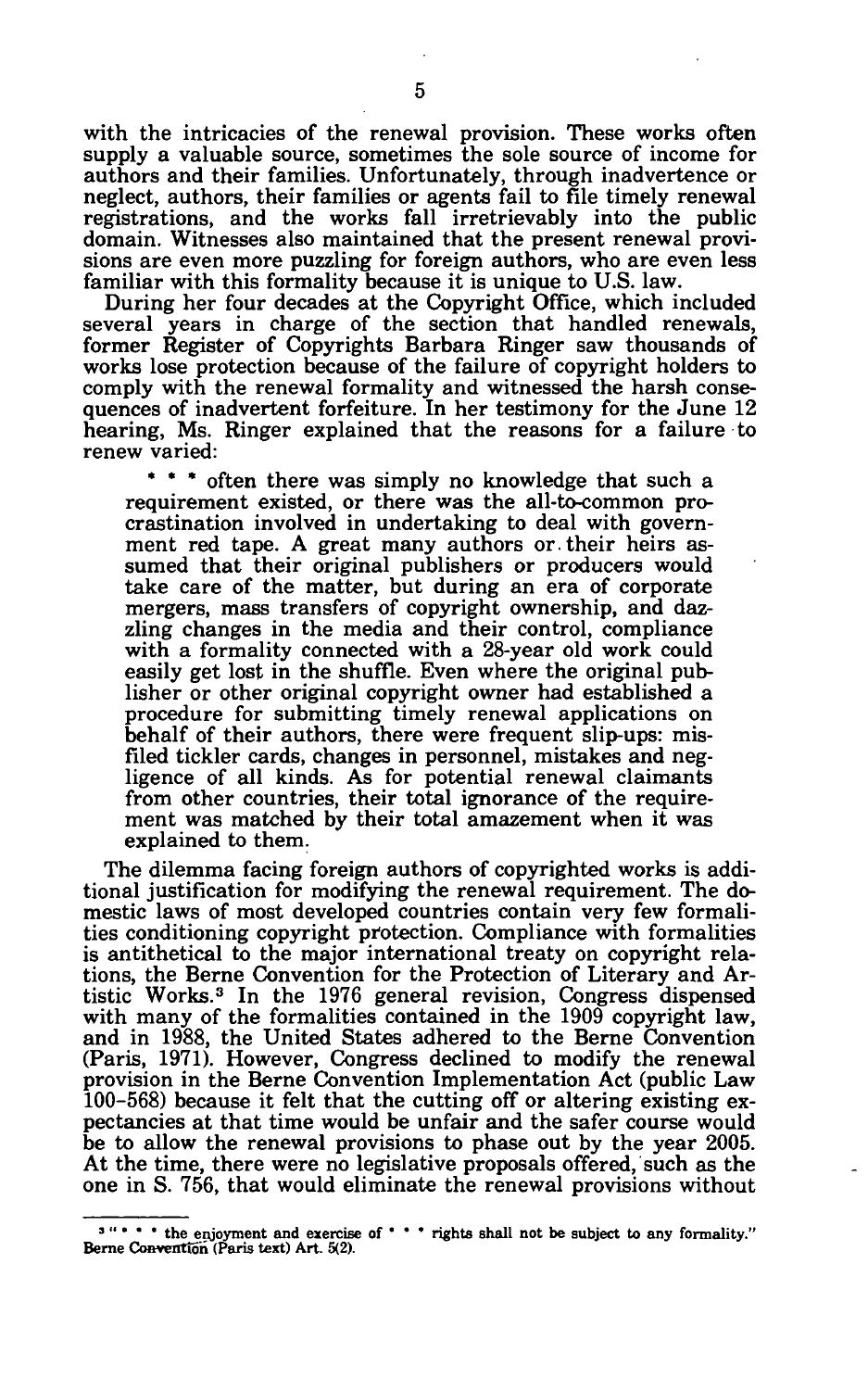upsetting existing expectancies.<sup>4</sup> Although Congress' action in the Implementation Act was consistent with its desire to make the minimum alterations necessary under domestic law to conform to international agreements,<sup>5</sup> the continued existence of the renewal provision remains troubling to other countries with whom we have or are negotiating for better copyright relations. The Copyright Office has reported that Mexico, the Union of Soviet Socialist Republics, and other countries have raised problems their authors face with United States renewal provisions to counter United States complaints about their domestic copyright laws.

Opponents of the bill argue that mandatory registration renewal should be retained because it is a minor administrative burden and the works that would benefit by modifying it, those created between 1963 and December 31, 1978, are few in number and of little value to their creators or to the public. This argument is disputed by former Register of Copyrights Barbara Ringer, who was in an ideal position to observe how this minor administrative burden could be disastrous to thousands of copyright holders. In her testimony, Ms. Ringer revealed that proposals to notify copyright holders to alert them to the need to renew before the first term of copyright protection expired were discussed from time to time in the Copyright Office. However, the Office concluded that the sheer number of copyright holders that would have to be notified would have made this an impossible task. The Copyright Office reports that, in fact, thousands upon thousands of copyrighted works are eligible for renewal each year, and could benefit from the bill.

Opponents also argue that mandatory registration renewal serves an important public purpose: increasing the volume of works that fall into the public domain, free of copyright protection. This argument is contrary to the real public purpose for copyright protection: our copyright law grants authors exclusive, limited rights to exploit their creations for a sufficient time so they will be encouraged to continue creating works that entertain, educate, and fire our imaginations.

The committee believes that the public domain should consist of works which have enjoyed a full and fair term of protection and should not be enlarged because of an author's error in recordkeeping, or any other innocent failure to comply with overly technical formalities in the copyright law. All of the works that are affected by this bill, in some way, enrich our culture. Their creators do not want to withhold them from the public. They simply want to retain rights enjoyed by authors of more recent works and to reap the full benefit of their investment of time and creative skills.

Title I has been soundly drafted to address the concerns Congress had in 1976, when it retained registration renewal for pre-1978 works solely to avoid disrupting existing expectancies and contractual interests. To be sure, there is some value to a registration renewal system: it provides a useful public record for users of copyright material so they may locate the copyright holder and arrange to license a work, or determine when copyright material falls into

*<sup>\*</sup>* **H. Rept. 100-609, 100th Cong., 2d sess. 46 (1988). <sup>6</sup> S. Rept. 100-352, 100th Cong., 2d sess. 10 (1988); 134 Cong. Rec. H10322 (May 10, 1988, remarks of Mr. Kastenmeier).**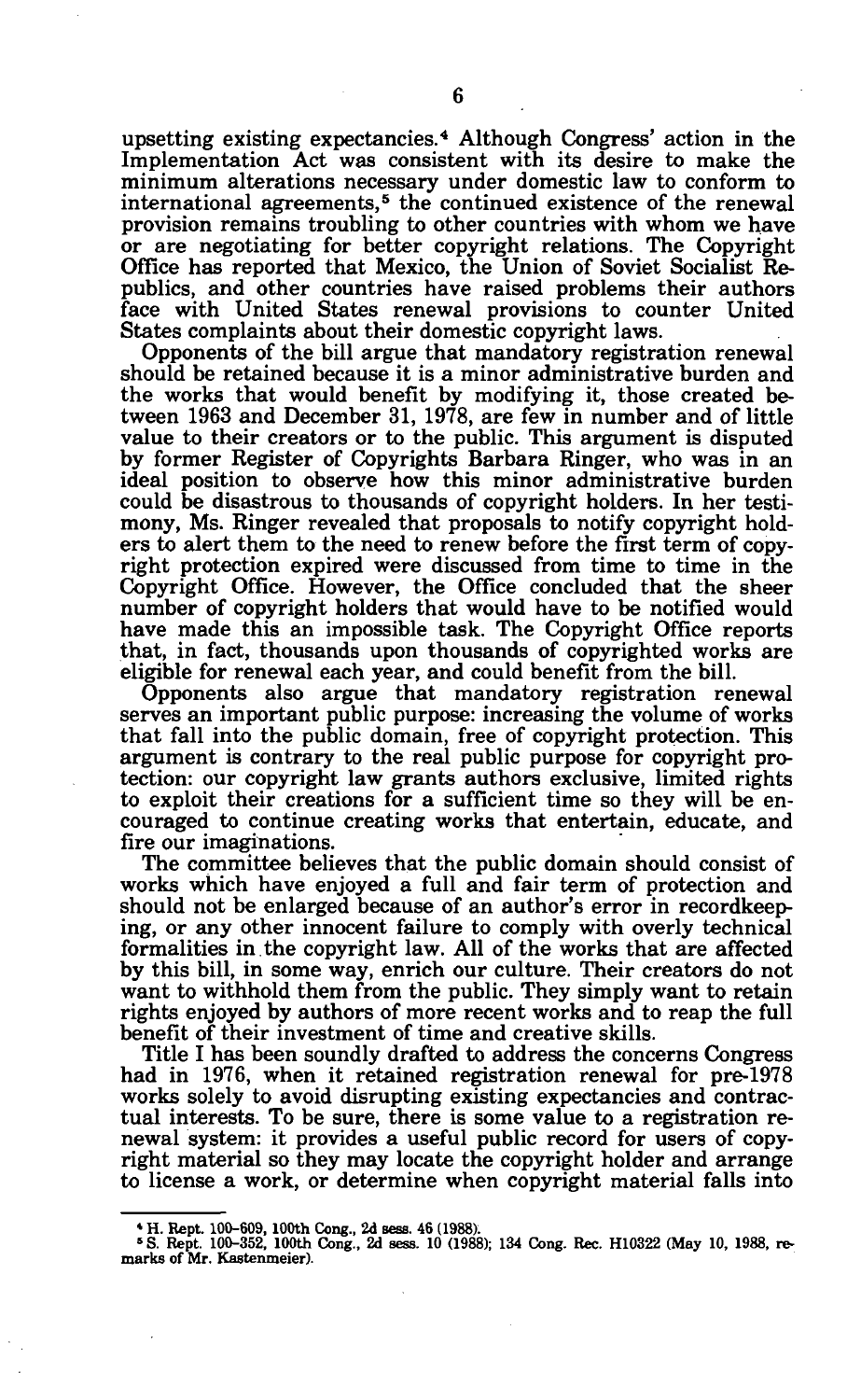the public domain. Title I offers incentives to authors, composers, and other artists to continue to voluntarily renew their copyright in a timely manner, while it eliminates the harsh consequences of failing to renew. Registration renewal entitles the author to prima facile evidence of the validity of the copyright, and greater control, in the renewal term, of the use of derivative works which the copyright holder authorized to be made in the first term.

The automatic renewal provisions will apply only to those works that are still in their first, 28-year term of protection on the date this bill becomes law. Under the bill, works that acquired a firstterm of copyright protection between 1963 and December 31, 1977, and that are eligible for registration renewal between 1991 and 2005, will benefit from the automatic renewal provisions. Consequently, the bill provides only prospective protection; it does not restore protection to works that have already fallen into the public domain, nor extend the term of protection to qualifying works beyond what they are already entitled to receive if a renewal registration is made.

The committee concludes that these amendments to the registration renewal provisions will restore a measure of equity and fairness to the copyright law.

#### **B. LIBRARY PHOTOCOPYING REPORT**

Section 102 of S. 756 repeals a report to Congress requirement that the Copyright Office and the copyright community feel is no longer necessary. That report, prepared every 5 years by the Register of Copyrights, examines how the practice of photocopying copyrighted works in libraries affects the rights of copyright holders. After preparing two massive reports in 1983 and 1988, the Register has concluded that photocopying by researchers, scholars and other library users has not had an adverse effect on the rights of copyright holders and that reasonable guidelines for reproduction are being followed. The committee acknowledges that repealing the report requirement will save a small sum of money and Copyright Office resources, but at Congress' request or on the Register's initiative, these resources can be directed to more pressing studies and reports.

### **C. NATIONAL PRESERVATION BOARD**

Motion pictures are central to the American experience. For decades, generations around the world have learned about America and the American dream from watching American movies. Today, more than ever, the world's moviegoers flock to Hollywood's creations. Movies are the indigenous American art form.

Film, however, is a fragile medium. Half the feature-length films produced in the United States before 1951 and 80 percent of our silent films have been lost. And many of the films produced after 1951 are deteriorating at an alarming rate.

It is important culturally, artistically, and historically that we preserve our film heritage for future generations. The preservation problem has many facets. For example, older nitrate-based films created before 1951 face outright disintegration, while some prints made only a decade ago are at risk of fading color. More work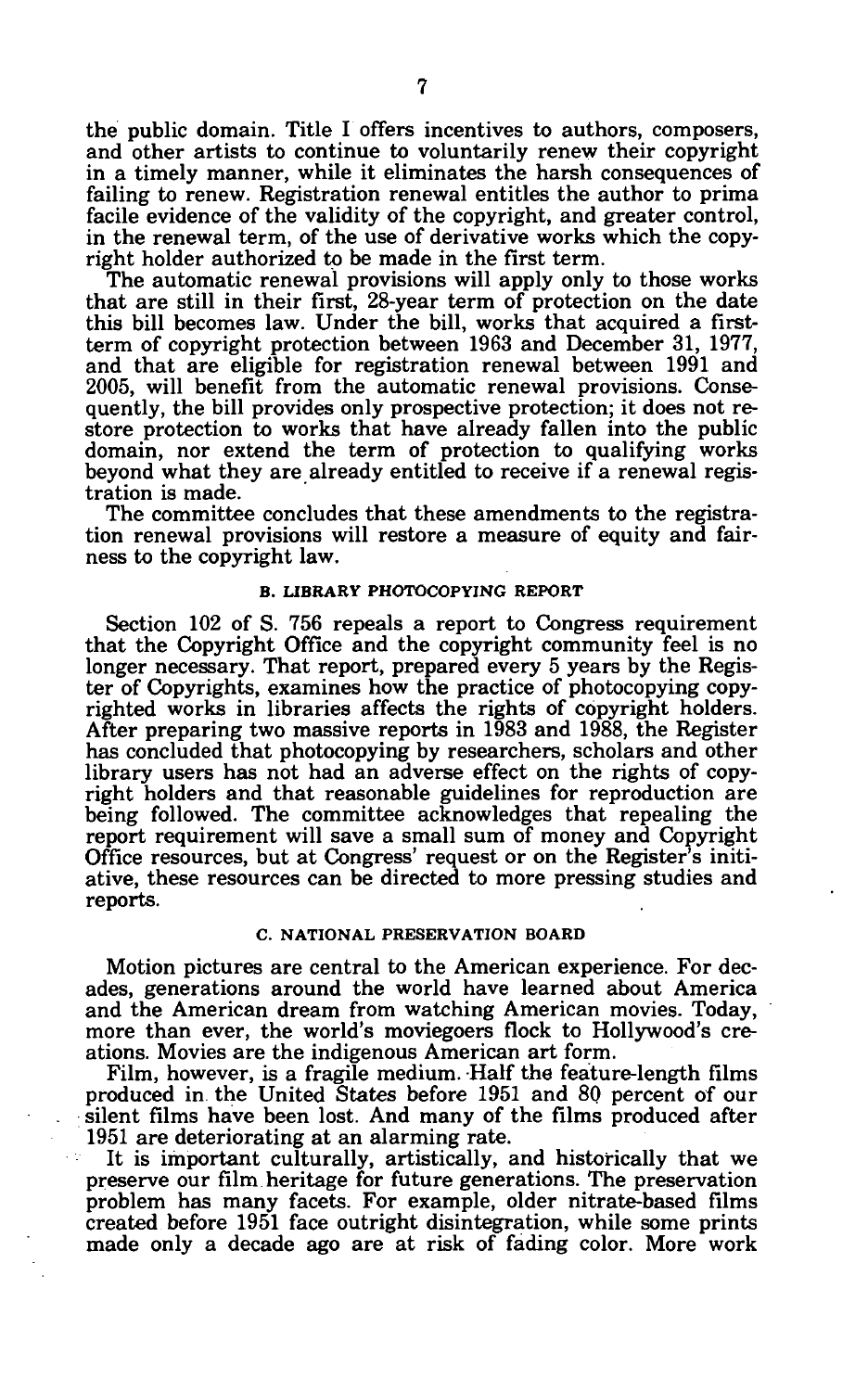needs to be done to save remaining collections. Every day, films are lost. Consequently, it is appropriate to do all we can to focus attention on the importance of film preservation.

As Senator Leahy said in his statement introducing S. 1345, "\* \* \* the need to preserve our films has become increasingly clear in recent years to professionals and filmgoers alike \* \* \*. For moviegoers, the pleasure of seeing a sparkling, restored version of "Lawrence of Arabia" or "Spartacus" is reason enough for the work preservation." <sup>6</sup> Senator DeConcini said in his introductory statement, "American motion pictures are a significant part of our cultural heritage, and we must promote efforts, both by the government and by private interests, to honor them as an art form and to preserve them"<sup>7</sup>

### *The National Film Preservation Act of 1988*

In 1988, Congress enacted the National Film Preservation Act of 1988 as an amendment to the Department of Interior and Related Agencies Appropriations Act, fiscal year 1989. (Pub. L. 100-446.) The National Film Preservation Act of 1988 established a 13 member National Film Preservation Board within the Library of Congress. The Board was made up of film and television industry and academic representatives. In accordance with the provisions of the act, each of the 13 designated organizations submitted nominations to the Librarian of Congress, who appointed one member from each organization. The National Film Preservation Board held its first meeting on January 23, 1989, in the Library of Congress.

The Board's primary activity under the 1988 act was the selection of 25 films each year for inclusion in the National Film Registry. Films were eligible for selection if they were over 10 years old, feature-length, had a theatrical release, and were of cultural, historical, or aesthetic significance. In accordance with the mandate of the 1988 act, and with advice from the Board, the Librarian of Congress established guidelines and criteria for the selection of films for the National Film Registry. These guidelines were first submitted to the Board and then to the public for comments and were published in final form in the Federal Register.<sup>8</sup>

The films selected were placed in the National Film Registry in the Library of Congress. In its first 3 years, the Librarian, in consultation with the Board, selected 75 films for inclusion in the National Film Registry. The annual announcement of the 25 films selected—including titles such as "Casablanca," "Citizen Kane," "High Noon," "It's A Wonderful Life," and "Sunset Boulevard"was favorably received by the public, film critics and the popular press. These announcements focused public attention on America's film heritage and the importance of preserving it.

In addition to choosing and collecting copies of films, the 1988 act required the Librarian of Congress to administer a film labeling system. All copies of selected films that were colorized or otherwise "materially altered" had to be labeled in accordance with section 4

**<sup>6</sup> 137 Cong. Rec., S8346 (June 20, 1991). ' 137 Cong. Rec., S8349 (June 20, 1991). • 55 Fed. Reg. 32566 (Aug. 9,1990).**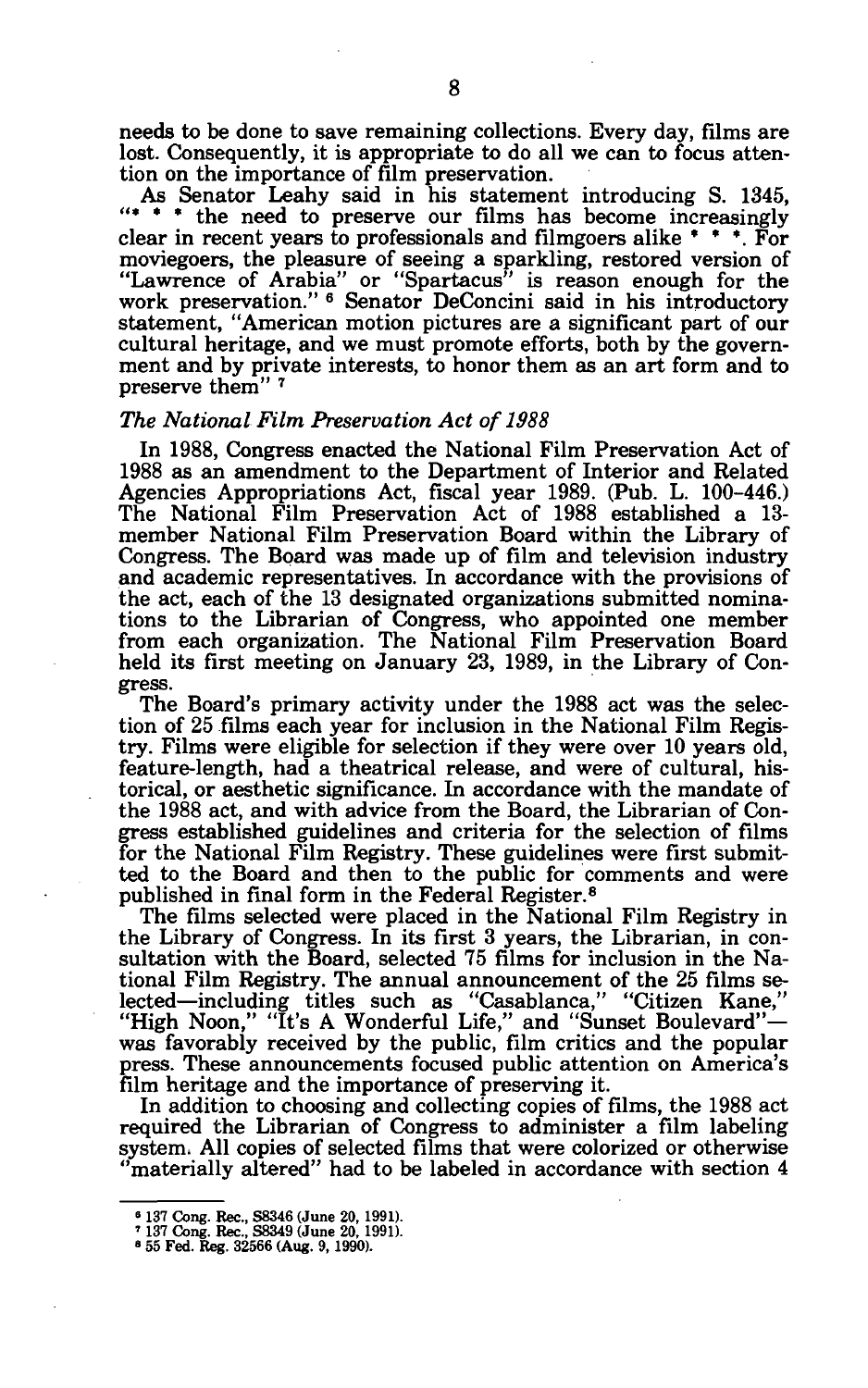of the act. Films selected for inclusion in the Film Registry were authorized to carry a seal of the Library of Congress indicating their selection—but only if they were not colorized or otherwise "materially altered." The 1988 act provided enforcement provisions to prevent misuse of the seal and to ensure proper labeling when required.

The implementation of the labeling requirements generated considerable controversey among copyright owners, creative artists, the film industry, and members of the Board. The disagreement focused primarily on what Congress meant by "material alteration," as defined in section 11 of the act. Some argued that the term should be read broadly to require labeling of films selected for the Registry in all cases where such films were adapted in order to be exhibited on television or in a videocassette format. Others argued that the term was meant to exempt most such alterations because they are considered the "reasonable requirements" of distributing a work. (Section 11(a)(5).)

In November 1989, after many meetings and communications with film owners, distributors, broadcasters, and creative artists, the Librarian of Congress proposed film labeling guidelines and published them in the Federal Register.<sup>9</sup> The proposed guidelines elicited 11 public comments. In response to the comments, the Librarian of Congress made some changes and issued final labeling guidelines.<sup>10</sup> The published guidelines went into effect on September 24, 1990, for the first selection of 25 films and on February 7, 1991, for the second and third selections of  $25$  films.<sup>11</sup>

# *National Film Preservation Act of 1991*

Title II of S. 756 will enact the National Film Preservation Act of 1991. The 1991 act authorizes the activities of the Library and the Natidnal Film Preservation Board through September 1997.

The emphasis in the 1991 act shifts away from labeling to an expanded focus on preservation. There are many ongoing film preservation efforts in this country, carried out by the Library of Congress, the National Archives, smaller archives such as the Museum of Modern Art, the George Eastman House, and UCLA, and by some copyright owners such as Turner Broadcasting, the Hollywood studios, and others. But there is little coordination among these groups.

The Library of Congress itself undertakes over half the film preservation done in the United States and is thus in a position to provide national leadership in developing a national film preservation plan. Members of the Board will be able to provide leadership within their own organizations or associations, and will help stimulate public awareness of, and support for, these activities.

Under section 204(a)(1) of the bill, the primary mission of the Librarian and the Board will be to develop and coordinate a National Film Preservation Program, in conjunction with the other major archives. This effort will begin with a year-long study to ascertain the current state of film preservation in the United States.

**<sup>• 54</sup> Fed. Reg. 49310 (Nov. 30, 1989). >° 55 Fed. Reg. 32567 (Aug. 9, 1990). <sup>1</sup>' 55 Fed. Reg. 52844 (Dec. 24, 1990).**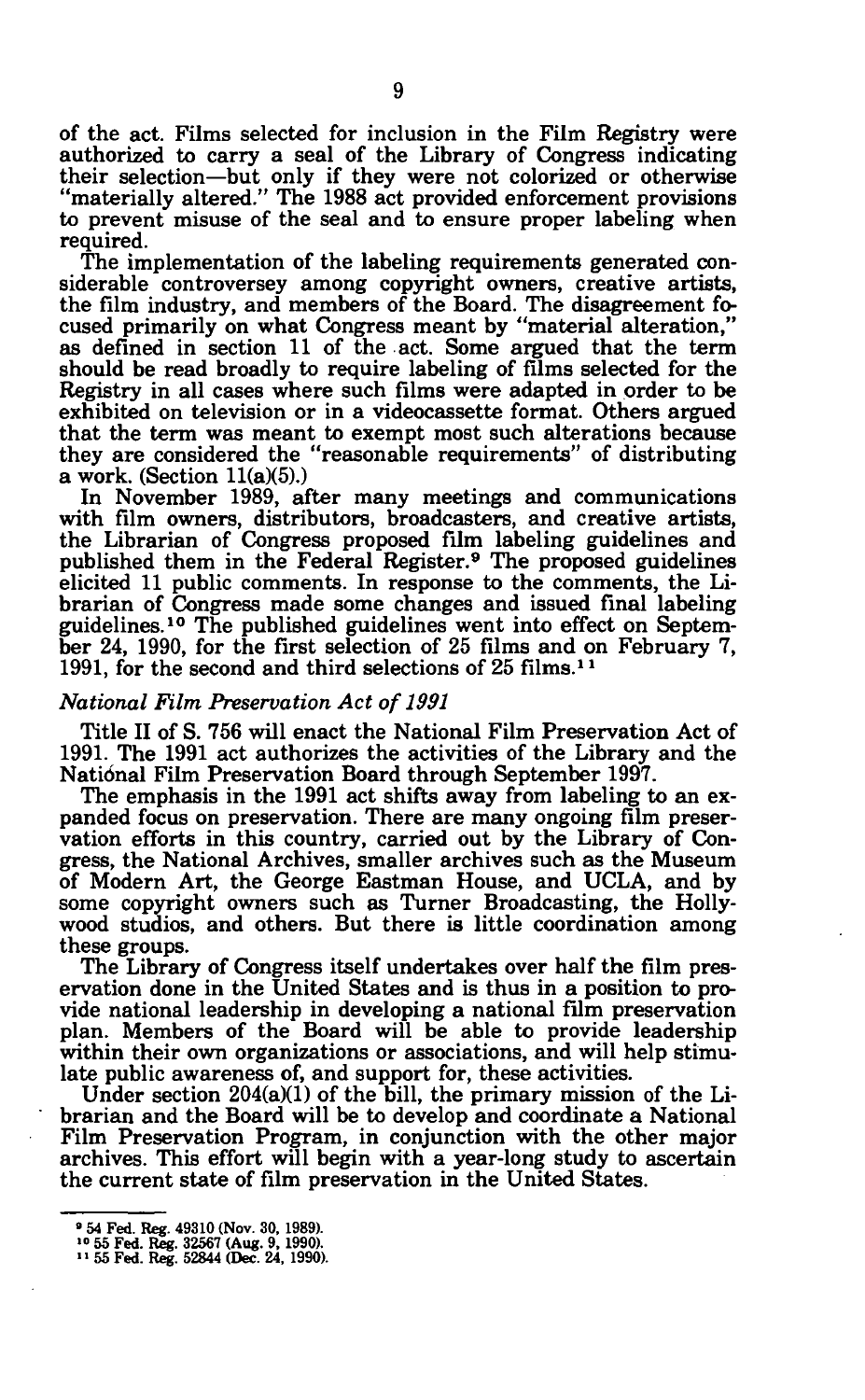The Librarian and the Board will also continue to select as many as 25 classic films for inclusion in the National Film Registry. Section 206 directs the Board to consider nominations from the general public and from film industry representatives and to consult with the librarian in order to recommend films for inclusion in the National Film Registry. The Librarian is directed to make the final selection of the films.

Films will continue to be selected on the basis of their cultural, historical, or aesthetic importance. Under section 204(a)(2), the 10 year requirement of the 1988 act is carried over into the 1991 act, but the theatrical release and feature-length requirements have been eliminated. The elimination of these requirements will open the way for the inclusion of short subjects, experimental films, cartoons, and documentaries.

Under section 204(a)(8), the Librarian is directed to ensure, to the extent practicable, that a "Registry version" of each selected film exists or, if not, that the necessary preservation and restoration work is done on the best surviving materials, including preprint materials, to create a "Registry version." A "Registry version," under section 211(6), is defined as the version of the film first published or as complete a version as can be assembled through bona fide preservation and restoration work by the Library or another archive acting in accordance with the standards established by the Librarian after public notice and comment period, under section 204(a)(9).

Under section 204(b), films selected for the National Film Registry will be permitted to carry a seal of the Library of Congress on those film copies that are "Registry versions." Before the seal may be used, the Library of Congress must have examined and approved the print of the film or the print from which the particular copy was made. "Copy" is defined under section 211(2) to mean a copy fixed on film stock, not on other media such as videotapes. The seal may be affixed only by the copyright owner or his licensee, or by the Librarian if the film is no longer protected by copyright.

Section 205 provides that the Librarian of Congress shall select a 17-member National Film Preservation Board, made up of representatives of designated organizations from the film and television industry and the academic community. Each organization submits a list of three nominees to the Librarian, who then chooses from the list one member of the Board and one alternate. The Board includes representatives from the same organizations designated in the 1988 act, plus a cinematographer, a representative of the theater owners, a film archivist, and an at-large member. Members serve 3-year terms on the Board and may be reappointed.

The 1991 act also eliminates the labeling requirements of the 1988 act. These requirements will no longer apply to any film selected for inclusion in the National Film Registry, whether selected under the 1988 act or the 1991 act.

As the Librarian of Congress has expressly recognized, the difficult and contentious determinations required in administering a labeling regime—such as what constitutes a "material alteration," when such an alteration has been made and what kind of label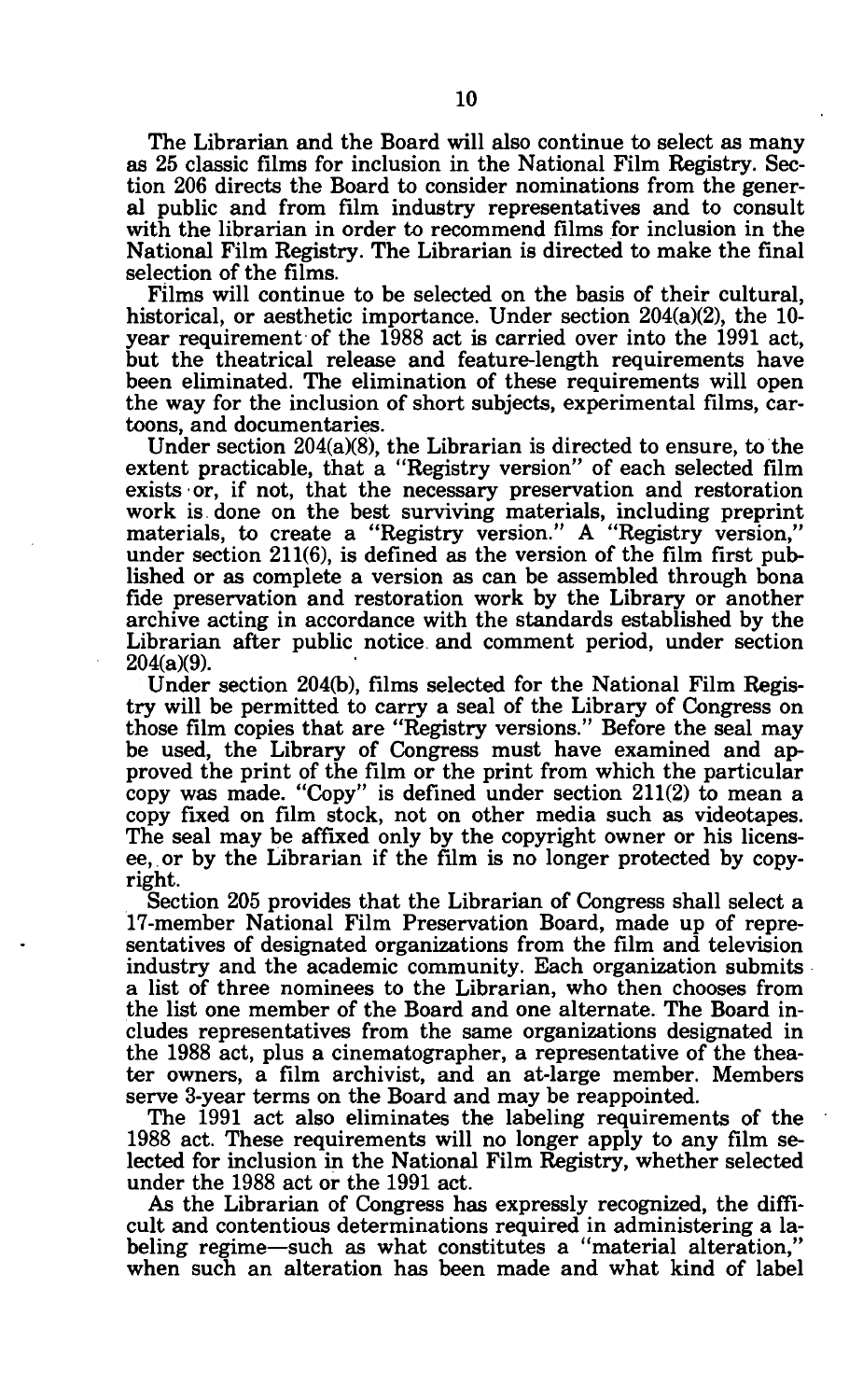should be applied—are not the sort that the Librarian is best suited to make.

It is not useful for the Library of Congress to use its resources to try to perfect or administer a labeling system. That is not appropriate for the nation's library. The Library should be charged with securing original copies of important films against which others can judge alterations, preserving films, and promoting film as an American art form. If Congress decides to create a labeling system, individual parties, such as the creative artists who have rights in the system, should be charged with protecting and enforcing those rights in the courts.*<sup>12</sup>*

Furthermore, the important contribution this bill can make to film preservation should not be put at risk by linkage to the controversial labeling question. As Senator DeConcini said, "\* \* \* one of the centerpieces of the present [1988] law is a labeling requirement that has been the source of a great deal of controversy and misunderstanding \* \* \*. The 1991 amendments will eliminate the disputes that emerged over the interpretation of that vague  $term.<sup>7</sup>$ <sup>13</sup>

The National Film Preservation Act of 1991 will provide a much needed spark to film preservation and restoration efforts throughout the country. Underscoring the importance of these efforts, Senator Leahy said, our film heritage "is a heritage admired and envied the world over, a heritage that tells us about who we are and who we were. But it is also a perishable heritage that will not endure unless we take steps to save it." <sup>14</sup>

# IV. VOTE OF THE COMMITTEE

On August 1, 1991, with a quorum present, by unanimous consent the Committee on the Judiciary ordered the bill, S. 756, with an amendment in the nature of a substitute, favorably reported.

#### V. TEXT OF S. 756, AS AMENDED

**[102d Cong., 1st sess.]** 

A **BILL** To amend title 17, United States Code, the copyright renewal provisions, and for other purposes

*Be it enacted by the Senate and House of Representatives of the United States of America in Congress assembled,* 

# TITLE I—COPYRIGHT RENEWAL PROVISIONS

# **SECTION 101. COPYRIGHT RENEWAL PROVISIONS.**

(a) (DURATION OF COPYRIGHT: SUBSISTING COPYRIGHTS.—Section 304(a) of title 17, United States Code, is amended to read as follows: "(a) COPYRIGHTS IN THEIR FIRST TERM ON JANUARY 1, 1978.— (1)(A) Any copyright, the first term of which is subsisting on Janu-

<sup>&</sup>lt;sup>12</sup> Statement of Librarian of Congress, to Subcommittee on Intellectual Property and Judicial Administration, Committee on the Judicial and Statement of the Judicial is a set of Representatives, June 12, 1991, p.11.<br><sup>13</sup>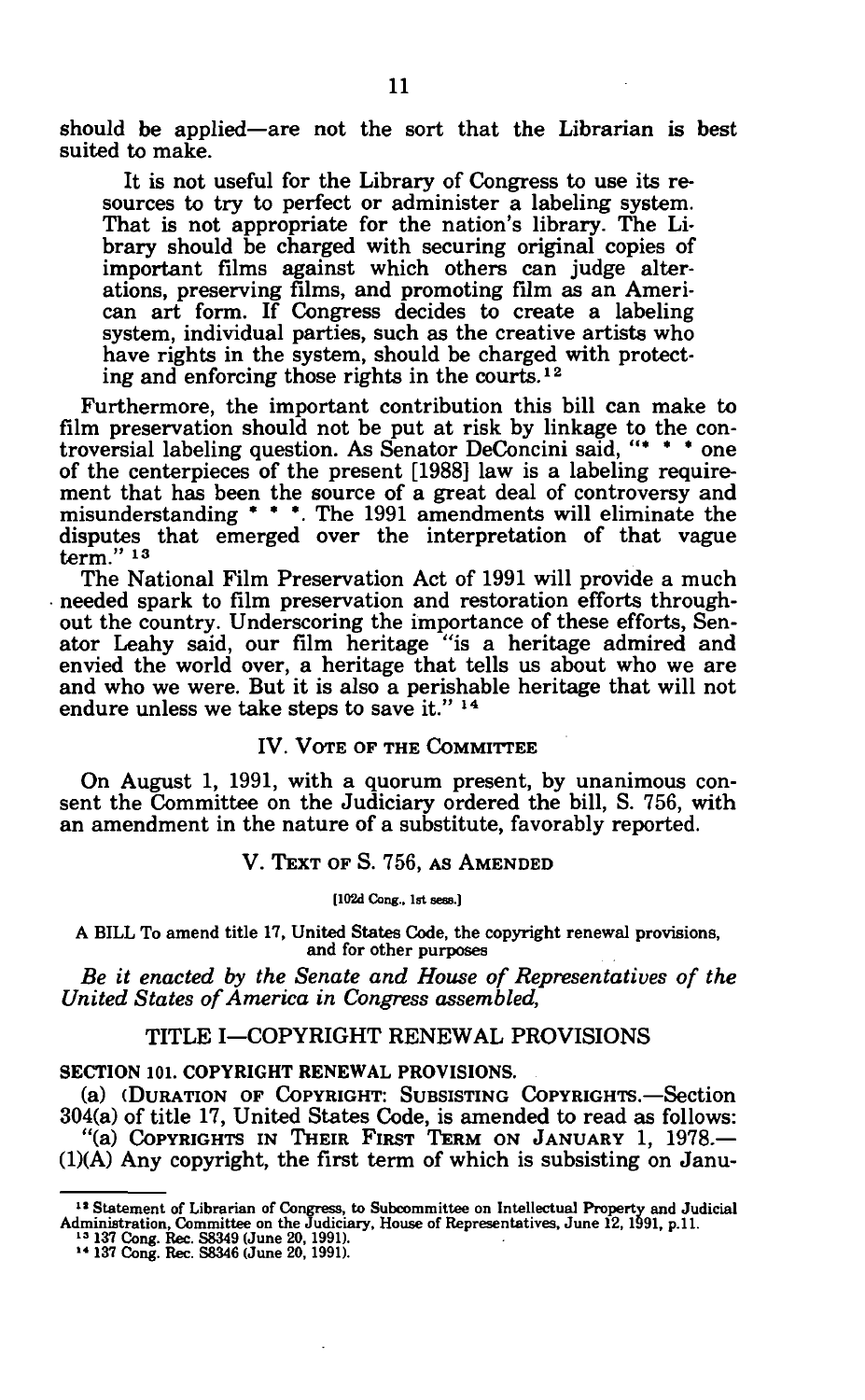ary 1, 1978, shall endure for 28 years from the date it was originally secured.

"(B) In the case of—

"(i) any posthumous work or of any periodical, cyclopedic, or other composite work upon which the copyright was originally secured by the proprietor thereof, or

"(ii) any work copyrighted by a corporate body (otherwise than as assignee or licensee of the individual author) or by an employer for whom such work is made for hire,

the proprietor of such copyright shall be entitled to a renewal and extension of the copyright in such work for the further term of 47 years.

"(C) In the case of any other copyrighted work, including a contribution by an individual author to a periodical or to a cyclopedic or other composite work—

"(i) the author of such work, if the author is still living,

"(ii) the widow, widower, or children of the author, if the author is not living,

"(iii) the author's executors, if such author, widow, widower, or children are not living, or

"(iv) the author's next of kin, in the absence of a will of the author,

shall be entitled to a renewal and extension of the copyright in such work for a further term of 47 years.

"(2)(A) At the expiration of the original term of copyright in work specified in paragraph  $(1)(B)$  of this subsection, the copyright shall endure for a renewed and extended further term of 47 years, which-

"(i) if an application to register a claim to such further term has been made to the Copyright Office within 1 year before the expiration of the original term of copyright, and the claim is registered, shall vest, upon the beginning of such further term, if the proprietor of the copyright who is entitled to claim the renewal of the time the application is made; or

"(ii) if no such application is made or the claim pursuant to such application is not registered, shall vest, upon the beginning of such further term, in the person or entity that was the proprietor of the copyright as of the last day of the original term of copyright.

"(B) At the expiration of the original term of copyright in a work specified in paragraph (1)(C) of this subsection, the copyright shall endure for a renewed and extended further term of 47 years, which—

"(i) if an application to register a claim to such further term has been made to the Copyright Office within 1 year before the expiration of the original term of copyright, and the claim is registered, shall vest, upon the beginning of such further term, in any person who is entitled under paragraph  $(1)(C)$  to the renewal and extension of the copyright at the time the application is made; or

(ii) if no such application is made or the claim pursuant to such application is not registered, shall vest, upon the beginning of such further term, in any person entitled under para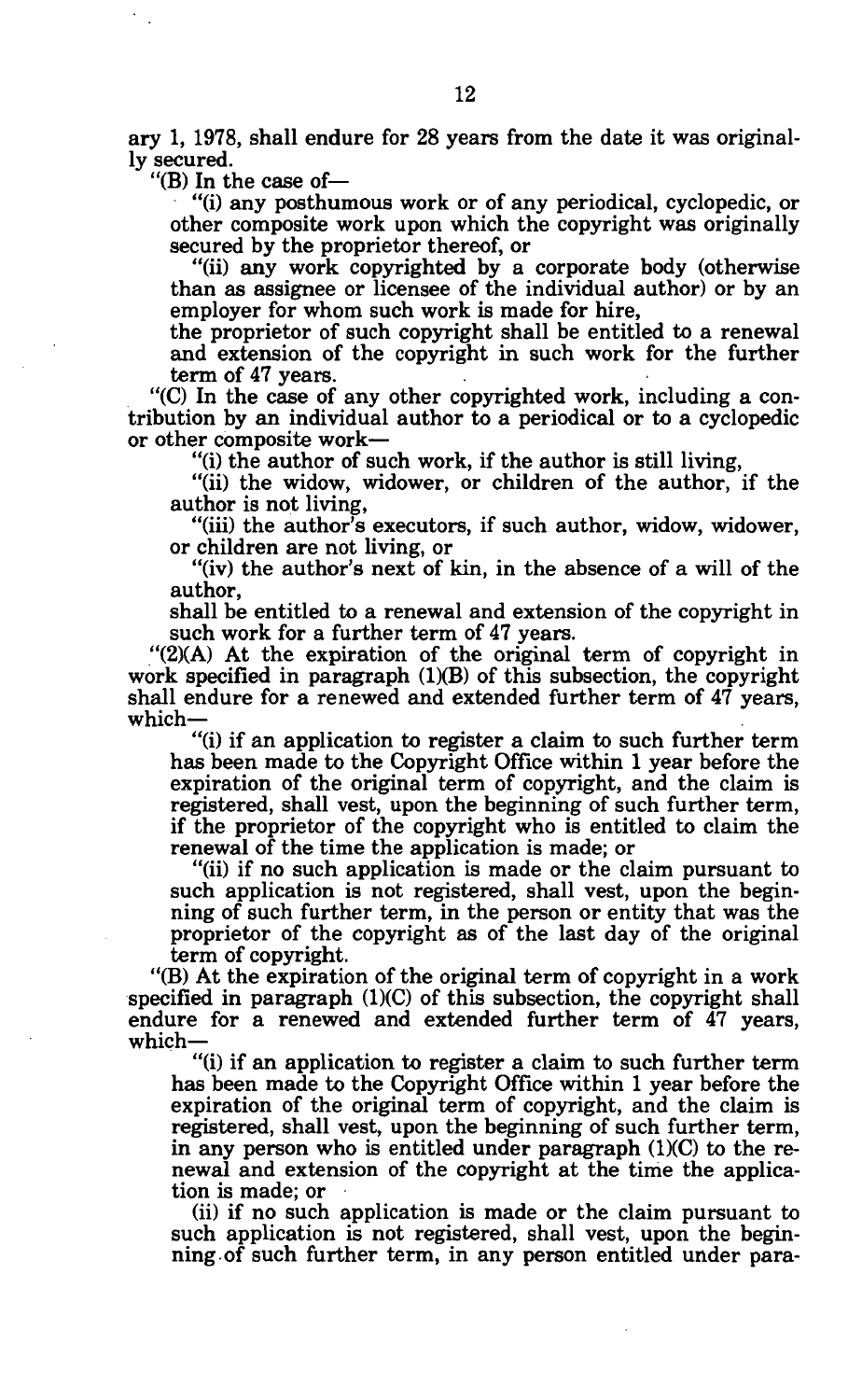graph (1)(C), as of the last day of the original term of copyright, to the renewal and extension of the copyright.

"(3)(A) An application to register a claim to the renewed and extended term of copyright in a work may be made to the Copyright Office—

"(i) with 1 year before the expiration of the original term of copyright by any person entitled under paragraph  $(1)(B)$  or  $(C)$ to such further term of 47 years; and

"(ii) at any time during the renewed and extended term by any person in whom such further term vested, under paragraph (20)(A) or (B), or by any successor or assign of such person, if the application is made in the name of such person. "(B) Such an application is not a condition of the renewal and extension of the copyright in a work for a further term of 47 years.

"(4)(A) If an application to register a claim to the renewed and extended term of copyright in a work is not made within 1 year before the expiration of the original term of copyright in a work, or if the claim pursuant to such application is not registered, then a derivative work prepared under authority of a grant of a transfer or license of copyright that is made before the expiration of the original term of copyright, may continue to be used under the terms of the grant during the renewed and extended term of copyright without infringing the copyright, except that such use does not extend to the preparation during such renewed and extended term of other derivative works based upon the copyright work covered by such grant.

"(B) If an application to register a claim to the renewed and extended term of copyright in a work is made within 1 year before its expiration, and the claim is registered, the certificate of such registration shall constitute prima facie evidence as to the validity of the copyright during its renewed and extended term and of the facts stated in the certificate. The evidentiary weight to be accorded the certificate of a registration of a renewed and extended term of copyright made after the end of that 1-year period shall be within the discretion of the court.".

(b) LEGAL EFFECT OF RENEWAL OF COPYRIGHT IS UNCHANGED.— The renewal and extension of a copyright for a further term of 47 years as provided under paragraphs  $(1)$  and  $(2)$  of section 304(a) of title 17, United States Code, (as amended by subsection (a) of this section) shall have the same effect with respect to any grant, before the effective date of this section, of a transfer or license of the further term as did the renewal of a copyright before the effective date of this section under the law in effect at the time of such grant.

(c) CONFIRMING AMENDMENT. Section 304(c) of title 17, United States Code, is amended in the matter preceding paragraph (1) by striking "second proviso of subsection (a)" and inserting "subsection  $(a)(1)(C)$ ".

(d) REGISTRATION PERMISSIVE.—Section 408(a) of title 17, United States Code, is amended by striking "At" and all that follows through "unpublished work," and inserting "At any time during the subsistence of the first term of copyright in any published or unpublished work in which the copyright was secured before Janu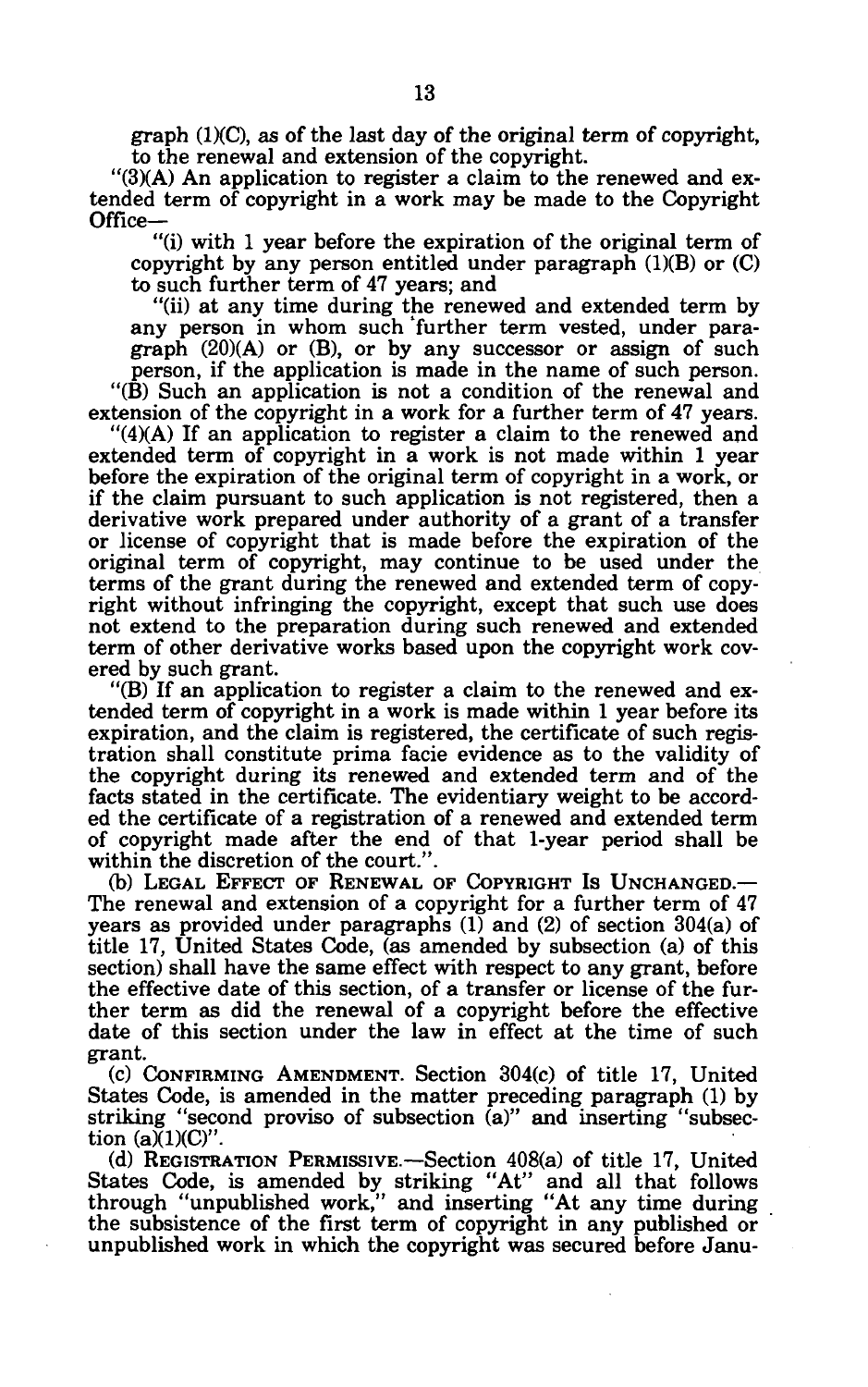ary 1, 1978, and during the subsistence of any copyright secured on or after that date,".

(e) FALSE REPRESENTATION.—Section 506(e) of title 17, United States Code, is amended by inserting after "409," the following: "in the application for a renewal registration,".

(f) COPYRIGHT OFFICE FEES.—Section 708(a)(2) of title 17, United States Code, is amended—

(1) by striking "in its first term"; and

(2) by striking "\$12" and inserting "\$20".

(g) EFFECTIVE DATE: COPYRIGHTS AFFECTED BY AMENDMENT.—

(1) Subject to paragraphs (2) and (3), this section and the amendments made by this section shall take effect on the date of the enactment of this Act.

(2) The amendments made by this section shall apply only to those copyrights secured between January 1, 1963, and December 31, 1977. Copyrights secured before January 1, 1963, shall be governed by the provisions of section 304(a) of title 17, United States Code, as in effect on the day before the effective date of this section.

(3) This section and the amendments made by this section shall not affect any court proceedings pending on the effective date of this section.

#### **SEC. 102. REPEAL OF COPYRIGHT REPORT TO CONGRESS.**

Section 108(i) of title 17, United States Code, is repealed.

### TITLE II—FILM RESERVATION

#### **SEC. 201 SHORT TITLE.**

This title may be cited as the "National Film Preservation Act of 1991".

**SEC. 202. FINDINGS.** 

The Congress finds that—

(1) motion pictures are an indigenous American art form that has been emulated throughout the world;

(2) certain motion pictures represent an enduring part of our Nation's historical and cultural heritage;

(3) because of deterioration or loss, less than one-half of the feature-length films produced in the United States before 1951, including only 20 percent of the silent films, still exist and many of the films produced after 1951 are deteriorating at an alarming rate; and

(4) it is appropriate and necessary for the Federal Government to—

(A) recognize motion pictures as a significant American art form deserving of protection, including preservation and restoration; and

(B) establish a National Film Registry of films that represent an enduring part of our national, historical, and cultural heritage, which Registry should be established and maintained in the Library of Congress; and

(5) to the extent possible, and with the permission of the copyright owners, films selected for inclusion in the National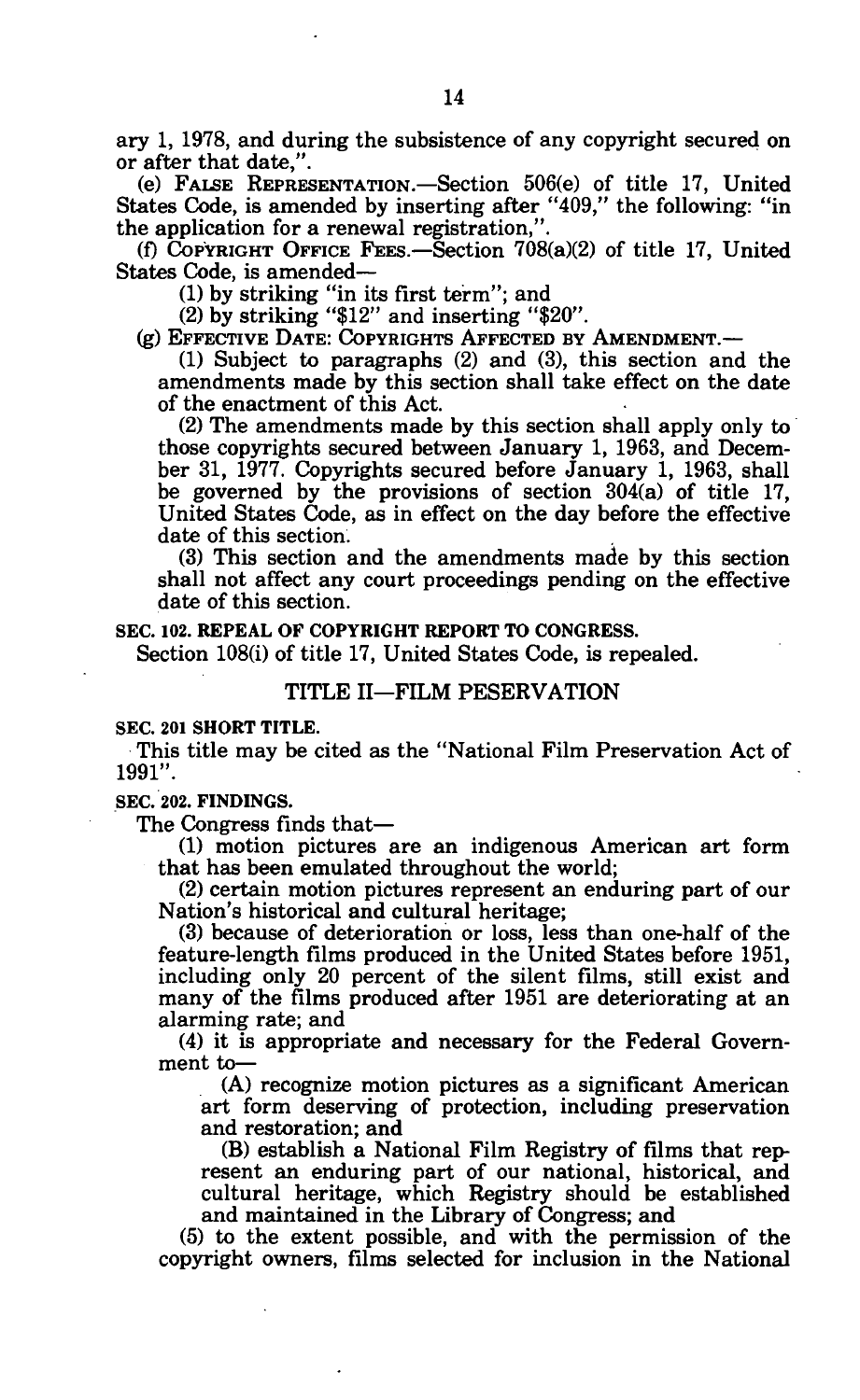film Registry should be made widely available to the American public in their Registry versions.

**SEC. 203. NATIONAL FILM REGISTRY OF THE LIBRARY OF CONGRESS.** 

The Librarian of Congress (hereafter in this title referred to as the "Librarian") shall establish a National Film Registry under the provisions of this Act, for the purposes of recognizing and preserving films that are culturally, historically, or aesthetically significant.

**SEC. 204. DUTIES OF THE LIBRARIAN OF CONGRESS.** 

(a) DUTIES.—The Librarian shall, after consultation with the Board established under section 205—

(1) after completion of the study required under section 212, establish a comprehensive national film preservation program for films, in conjunction with other major film archives, with the objectives of—

(A) coordinating activities to assure that ongoing efforts of archivists and copyright owners, and others in the public and private sector are effective and complementary;

(B) generating public awareness of and support for those activities;

(C) increasing accessibility of films for educational purposes; and

(D) improving nationwide activities in the preservation of works in other media such as videotape;

(2) establish criteria and procedures pursuant to which films may be included in the National Film Registry, except that no film shall be eligible for inclusion in the National Film Registry until 10 years after such film's first publication;

(3) establish procedures whereby the general public may make recommendations to the Board regarding the inclusion of films in such National Film Registry;

(4) establish procedures for the examination by the Library of Congress of copies of films named for inclusion in the National Film Registry to determine eligibility for the use of the seal of the National Film Registry;

(5) determine which films satisfy the criteria developed under paragraph (2) and qualify to be included in the National Film Registry, except that the Librarian shall not select more than 25 films each year for inclusion in such Registry;

(6) publish in the Federal Register the name of each film that is selected for inclusion in the National Film Registry;

(7) provide a seal to indicate that a film is included in the National Film Registry;

(8) to the extent practicable, ensure, subject to the rights of copyright owners, that there is a Registry version of each film selected for the National Film Registry;

(9) publish in the Federal Register the standards for preservation or restoration that shall qualify films for use of the seal; and

(10) submit an annual report to the appropriate committees of the Congress, listing films included in the National Film Registry and describing the activities of the Board.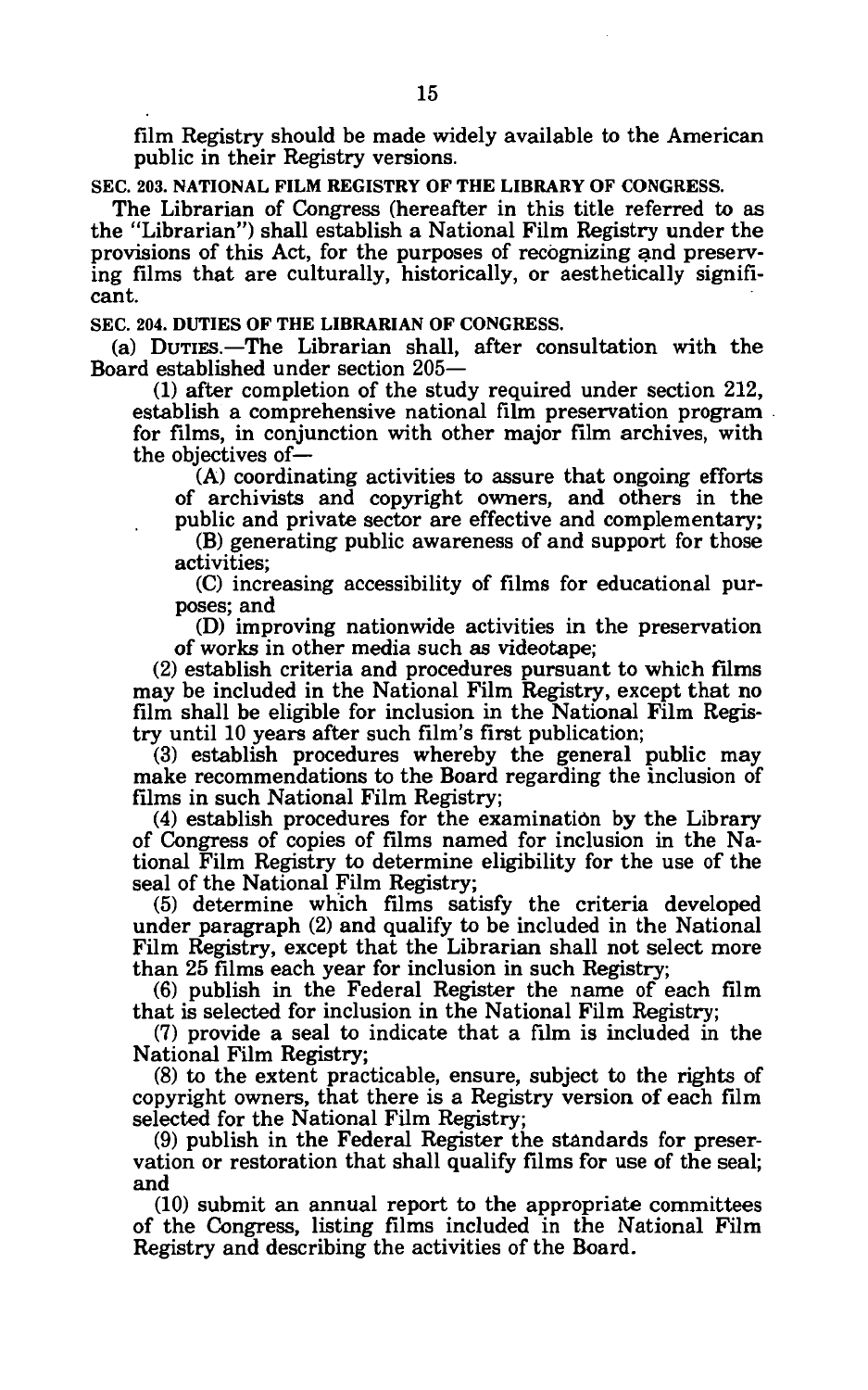(b) SEAL.—A seal provided for a film under subsection  $(a)(7)$  may be used on any copy of the Registry version of such film as defined in section 211(6). Before such seal may be used, the Library of Congress shall have examined and approved the print from which the copy was made. In the case of copyrighted works, only the copyright owner or his duly authorized licensee may place or authorize the placement of a seal on a copy of a film selected for inclusion in the National Film Registry. In the case of works no longer protected by copyright, the Library may affix a seal. The persons authorized by this subsection to place a seal on a copy of a film selected for inclusion in the National Film Registry may accompany such seal with the following language: "This film is included in the National Film Registry, which is maintained by the Library of Congress, and was preserved under the National Film Preservation Act of 1991."

# **SEC. 205. NATIONAL FILM PRESERVATION BOARD.**

(a) NUMBER AND APPOINTMENT.—(1) The Librarian shall establish in the Library of Congress a National Film Preservation Board to be comprised of 17 members, selected by the Librarian in accordance with the provisions of this section. Each organization listed in subparagraphs (A) through (P) shall submit a list of not less than three qualified candidates to the Librarian. With the exception of the member listed in subparagraph (Q), the Librarian shall appoint 1 member from each such list submitted by the following organizations, and shall designate from that list an alternate who may attend those meetings to which the individual appointed to the Board cannot attend. Such organizations shall include—

(A) the Academy of Motion Picture Arts and Sciences;

(B) the Directors Guild of America;

(C) the Writers Guild of America East and West, appointed in accordance with paragraph (2);

(D) the National Society of Film Critics;

(E) the Society for Cinema Studies;

(F) the American film Institute;

(G) the Department of Theater, Film and Television, College of Fine Arts at the University of California, Los Angeles;

(H) the Department of Film and Television at New York University Tisch School of the Arts;

(I) the University Film and Video Association;

(J) the Motion Picture Association of America;

(K) the National Association of Broadcasters;

(L) the Alliance of Motion Picture and Television Producers;

(M) the Screen Actors Guild of America;

(N) the National Association of Theater Owners;

(O) the American Society of Cinematographers and the International Photographers Guild, appointed in accordance with paragraph (2)(B);

(P) the United States Members of the International Federation of Film Archives; and

(Q) a member at large.

(2)(A) Each organization under paragraph (1)(C) shall nominate three candidates. The Librarian shall appoint a candidate from 1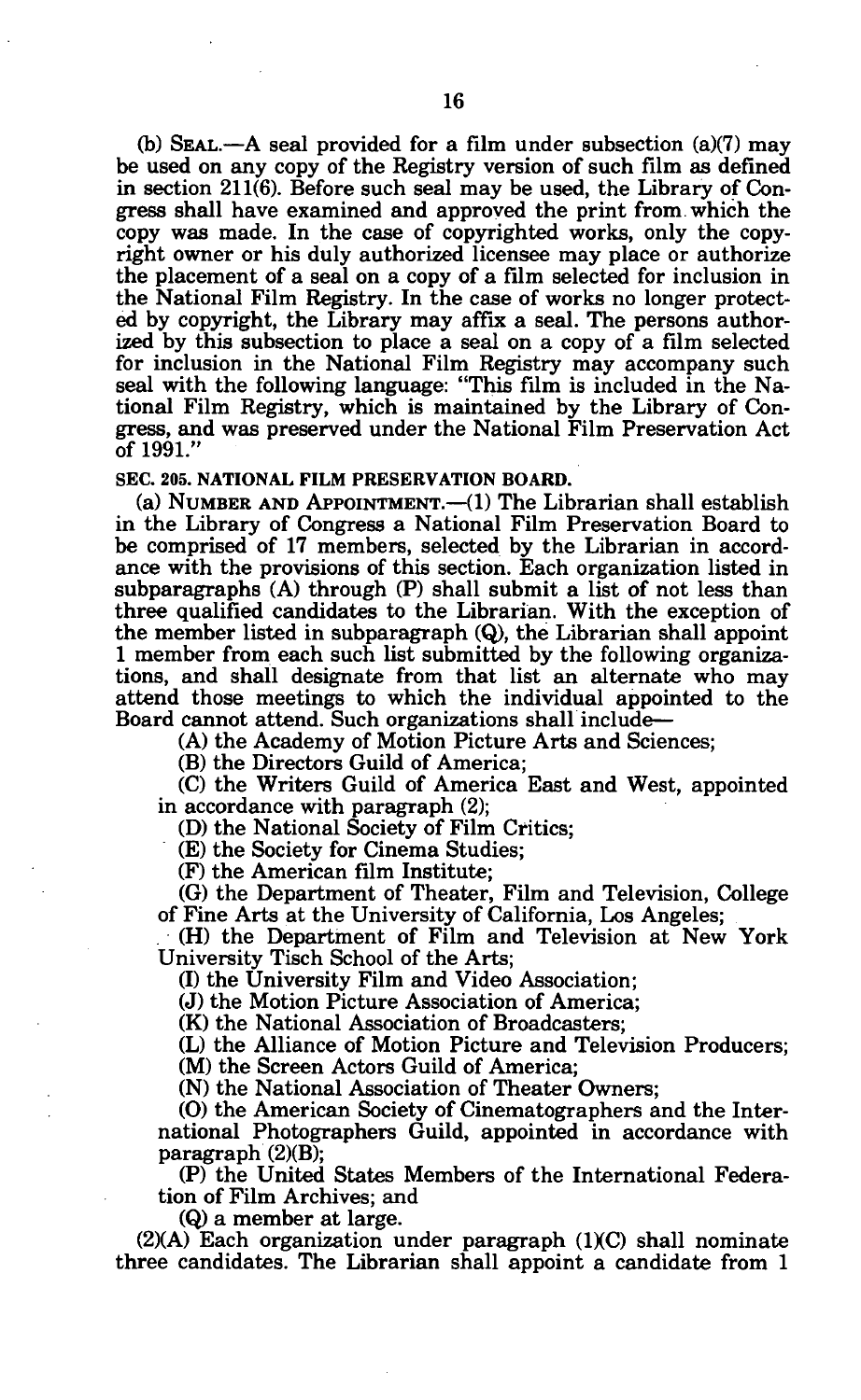organization as a member of the Board, and shall select a candidate from the other organization as an alternate.

(B) The American Society of Cinematographers shall nominate three candidates, each of whom shall be a member of the International Photographers Guild.

(3) The member at large listed in paragraph (1)(Q) shall be chosen by the Librarian from names submitted by organizations in the film industry, creative artists, producers, film critics, film preservation organizations, academic institutions with film study programs, and others with knowledge of copyright law and of the importance, use, and dissemination of films. The Librarian shall also select from the names submitted in this paragraph an alternate member at large who may attend those meetings which the member at large cannot attend.

(b) CHAIRPERSON.—The Librarian shall appoint 1 member to serve as Chairperson.

(c) TERM OF OFFICE.—(1) The term of each member of the Board shall be 3 years. There shall be no limit to the number of terms that any individual member may serve.

(2) A vacancy on the Board shall be filled in the manner prescribed by the Librarian, except that no entity listed in subsection (a) may have more than 1 nominee on the Board at any time.

(d) QUORUM.—Nine members of the Board shall constitute a quorum, but a lesser number may hold hearings.

(e) BASIC PAY.—Members of the Board shall serve without pay. While away from their home or regular places of business in the performance of services for the Board, members of the Board shall be allowed travel expenses, including per diem in lieu of subsistence, in the same manner as persons employed intermittently in Government service are allowed expenses under section 5701 of title 5, United States Code.

(f) MEETINGS.—The Board shall meet at least once each calendar year. Meetings shall be at the call of the Librarian.

(g) CONFLICT OF INTEREST.—The Librarian shall establish rules and procedures to address any potential conflict of interest between a member of the Board and responsibilities of the Board.

**SEC. 206. POWERS OF THE BOARD.** 

(a) IN GENERAL.—The Board may, for the purpose of carrying out its duties, hold such hearings, sit and act at such times and places, take such testimony, and receive such evidence as the Librarian and Board considers appropriate.

(b) NOMINATION OF FILMS.—The Board shall consider, for inclusion in the National Film Registry, nominations submitted by the general public as well as representatives of the film industry, such as the guilds and societies representing actors, directors, screenwriters, cinematographers and other creative artists, producers, film critics, film preservation organizations and representatives for academic institutions with film study programs.

(c) SELECTION OF FILMS.—The Board shall review nominations of films submitted to it for inclusion in the National Film Registry and consult with the Librarian and make recommendations with respect to the selection of films for the Registry and the preservation of these and other films that are culturally, historically, or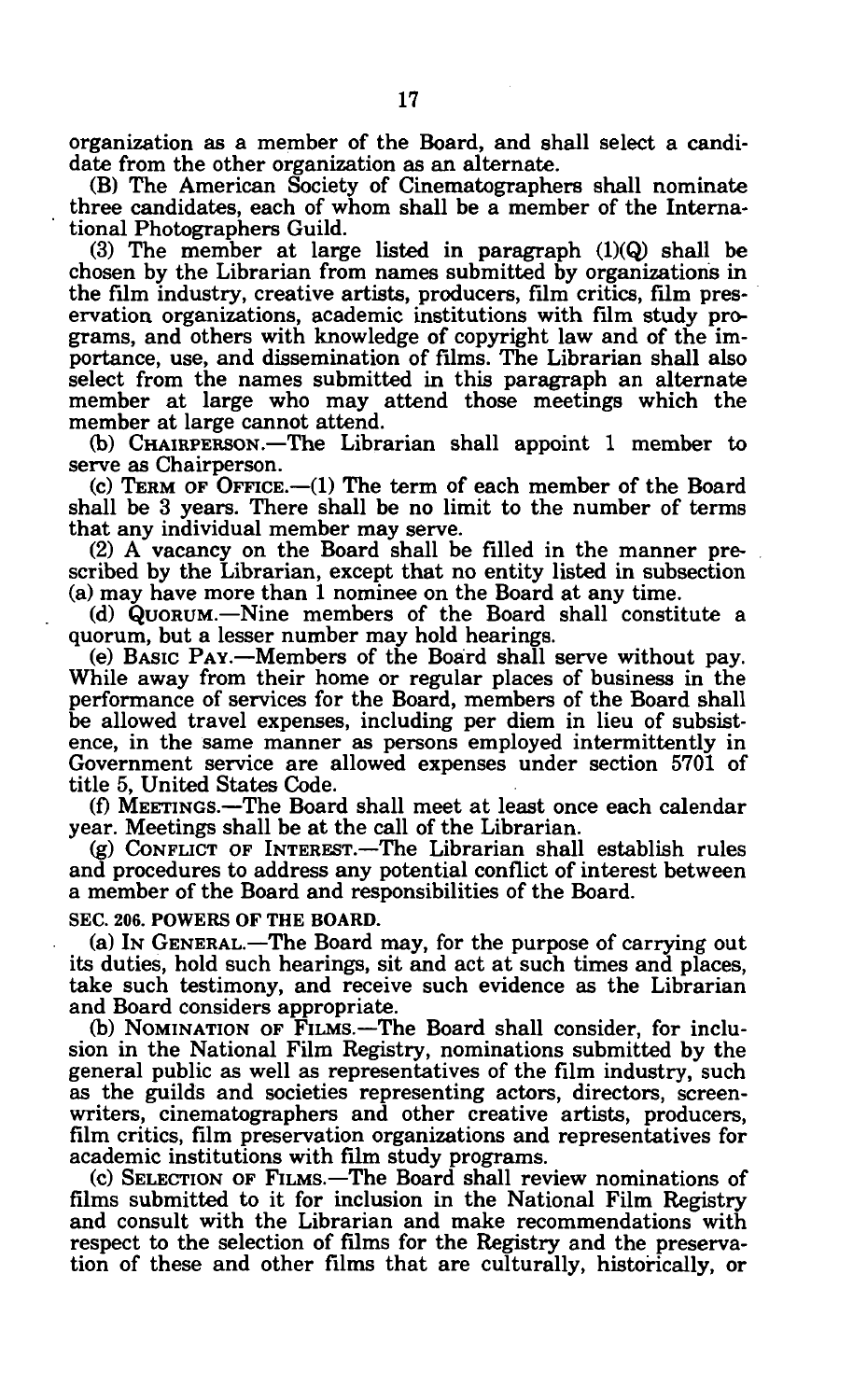aesthetically significant. The Board shall recommend and the Librarian shall select not more than 25 films a year for inclusion in the Registry.

**SEC. 207. NATIONAL FILM REGISTRY COLLECTION OF THE LIBRARY OF CONGRESS.** 

(a) COPY OF FILM.—The Librarian shall endeavor to obtain, by gift from the owner, an archival quality copy of a Registry version of each film included in the National Film Registry. Whenever possible the Librarian shall endeavor to obtain the best surviving materials, including preprint materials.

(b) ADDITIONAL MATERIALS.—In addition, the Librarian shall endeavor to obtain, for educational and research purposes, additional materials related to each film, such as background materials, production reports, shooting scripts (including continuity scripts) and other similar materials. Such materials shall become a part of the collection described in subsection (d).

(c) PROPERTY OF THE UNITED STATES.—All copies of films, and other materials, received by the Librarian shall become the property of the United States Government, except that nothing in this title shall infringe on the copyright owners' rights under title 17, United States Code.

(d) REGISTRY COLLECTION.—All copies of films received by the Li- • brarian shall be maintained in a special collection in the Library of Congress to be known as the "National Film Registry Collection of the Library of Congress". The Librarian shall, by regulation, subject to the limitations of title 17, United States Code—

(1) provide for reasonable access to films in such collection for scholarly and research purposes; and

(2) to the extent practicable, and with the permission of the copyright owners, endeavor to exhibit or encourage the exhibition of such films to the public.

**SEC. 208. SEAL OF THE NATIONAL FILM REGISTRY.** 

(a) USE OF THE SEAL.—No person shall knowingly distribute or exhibit to the public a copy of a film which bears a seal as described under section  $204(a)(7)$  if such film-

(1) is not included in the National Film Registry; or

(2) is included in the National Film Registry, but the print from which such copy was made was not examined and approved for use of the seal by the Library of Congress pursuant to section 204(b).

(b) EFFECTIVE DATE OF THE SEAL.—The use of the seal as described in this section shall be effective for each film after publication by the Librarian in the Federal Register of the name of that film selected for inclusion in the National Film Registry.

**SEC. 209. REMEDIES.** 

(a) JURISDICTION.—The several district courts of the United States shall have jurisdiction, for cause shown, to prevent and restrain violations of section 208 upon the application of the Librarian to the Attorney General of the United States acting through the several United States Attorneys in their several districts.

(b) RELIEF.—(1) Except as provided in paragraph (2), relief shall be limited to the prospective removal of the seal of the National Film Registry.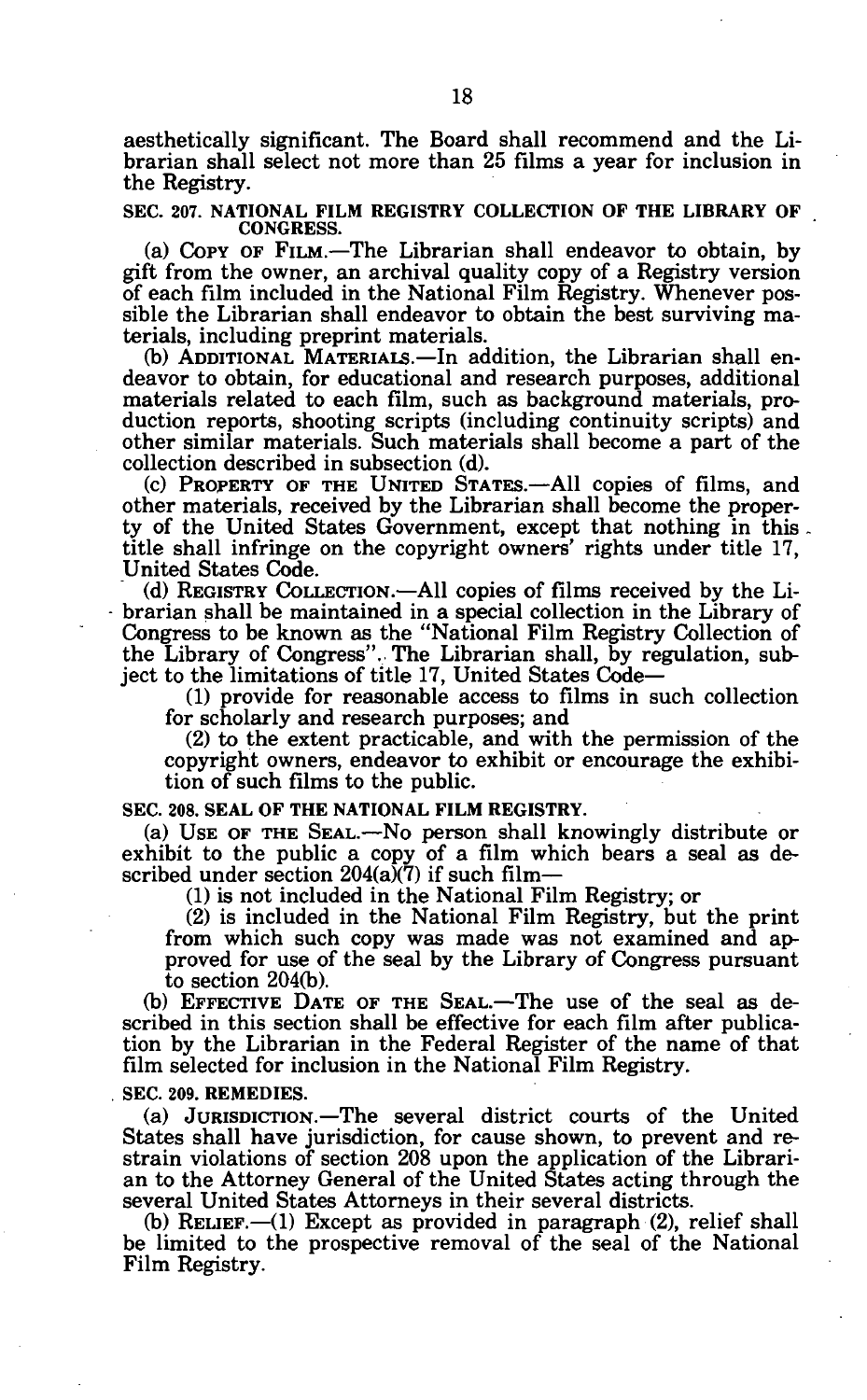(2) In any case in which the Librarian finds a pattern or practice of the willful violation of this title, the United States District Courts may order civil fines of not more than \$10,000 and appropriate injunctive relief.

(c) EXCLUSIVE REMEDIES.—The remedies provided under this section shall be the exclusive remedies under this title or any other Federal or State law, regarding the use of the seal as described by section 204(a)(7).

**SEC. 210. STAFF OF BOARD; EXPERTS AND CONSULTANTS.** 

(a) STAFF.—The Librarian may appoint and fix the pay of such personnel as the Librarian considers appropriate.

(b) EXPERTS AND CONSULTANTS.—The Librarian may procure temporary and intermittent services under section 3109(b) of title 5, United States Code, but at rates for individuals not to exceed the daily equivalent of the maximum rate of basic pay payable for GS-15 of the General Schedule, and in no case may a Board member be paid as an expert or consultant.

**SEC. 211. DEFINITIONS.** 

For purposes of this title:

(1) The term "Board" means the National Film Preservation Board.

(2) The term "copy" used in reference to a film means a copy fixed on film stock, not on other media such as videotapes or laser disks.

(3) The term "film" means a motion picture as defined in section 101 of title 17, United States Code, except that such term excludes any works not originally fixed on film stock, such as videotapes or laser disks.

(4) The term "Librarian" means the Librarian of Congress.

(5) The term "publication" means a publication as defined in section 101 of title 17, United States Code.

(6) The term "Registry version" means, with respect to a film, the version of the film first published or as complete a version as bona fide preservation and restoration activities by the Library of Congress or another archive acting pursuant to section 204 can compile.

#### **SEC. 212. STUDY BY THE LIBRARIAN OF CONGRESS.**

The Librarian, after consultation with the Board, shall conduct a study on the state of film preservation and restoration, including the activities of the Library of Congress and the other major filni archives in the United States. The Librarian shall consult with film archivists, educators and historians, copyright owners, film industry representatives, including those involved in the preservation of film, and others involved in activities related to film preservation. No later than 1 year after the date of enactment of this section, the Librarian shall submit to the Congress a report containing the results of the study conducted under this section.

**SEC. 213. AUTHORIZATION OF APPROPRIATIONS.** 

There are authorized to be appropriated to the Library of Congress, such sums as are necessary to carry out the provisions of this title, but in no fiscal year shall such sum exceed \$250,000.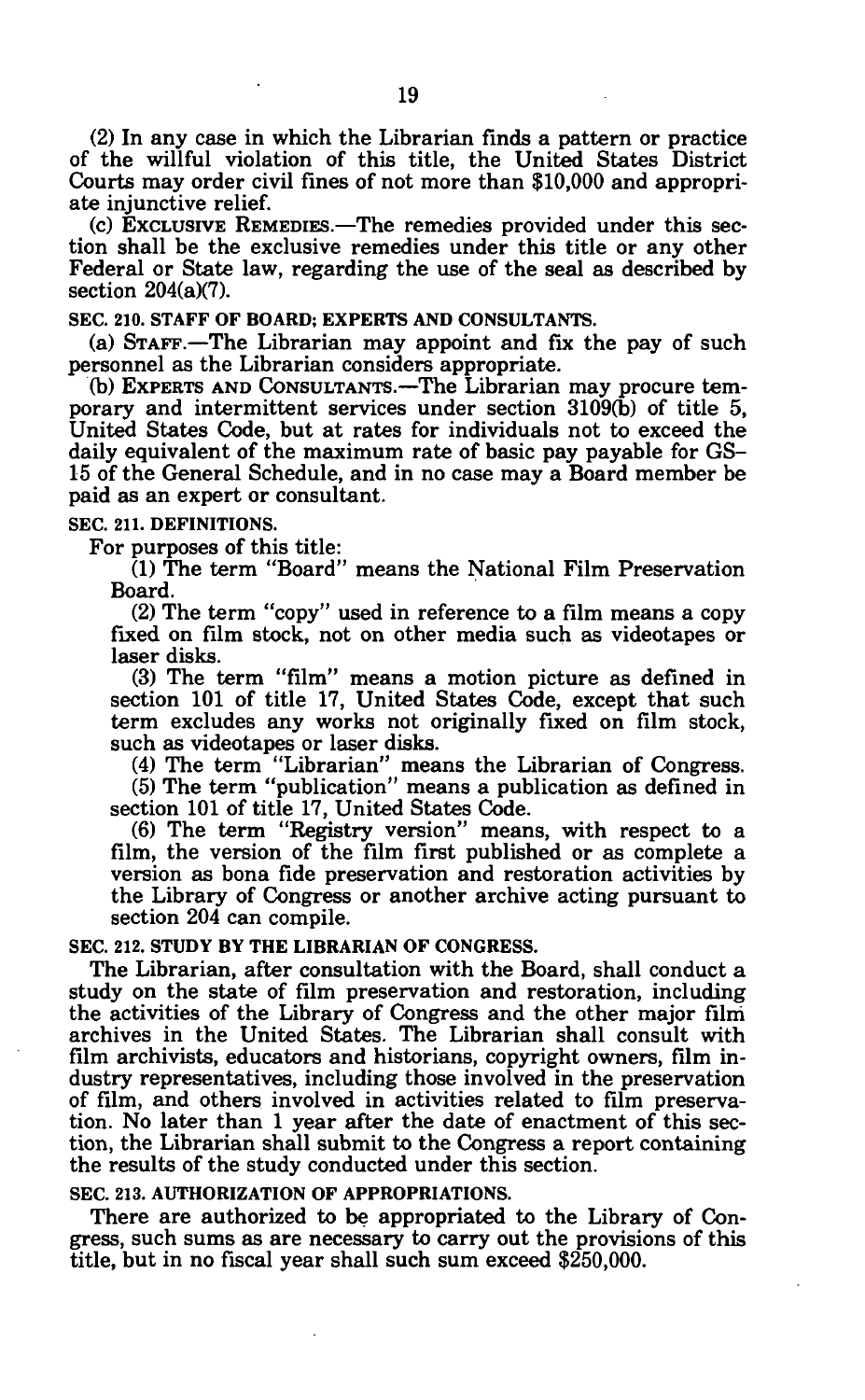#### **SEC. 214. EFFECTIVE DATE.**

The provisions of this title shall be effective on the date of the enactment of this Act through September 30, 1997. The provisions of this title shall apply to any copy of any film, including films selected for inclusion in the National Film Registry under the National Film Preservation Act of 1988. Films selected for the National Film Registry of 1988 shall be deemed to have been selected under this title.

#### **SEC. 215. REPEAL.**

The National Film Preservation Act of 1988 (2 U.S.C. 178 et seq.) is repealed.

#### VI. SECTION-BY-SECTION ANALYSIS OF S. 756

#### **TITLE—COPYRIGHT RENEWAL PROVISIONS**

#### *Sec. 101. Copyright Renewal Provisions.*

Section 101(a) amends section 304(a) of the Copyright Act, title 17 of the United States Code, by eliminating the current requirement that a renewal registration must be filed with the Copyright Office to get a second term of protection for pre-1978 copyrighted works. As amended, section 304(a) would continue to permit renewal registration to be made in the last year of the first term of copyright and retain the same statutory renewal claimants, but renewal registration would not be a condition of the renewal and extension of the copyright. If an application to register a claim to the second term of copyright is not made within 1 year before expiration of the original term of copyright in a work (essentially 28 years), the copyright in the renewal term will be vested automatically in the person or entity who would have been entitled to claim the renewal copyright on the last day of the first term of copyright. In addition, an application to register a claim to the renewed copyright may be made to the Copyright Office at any time during the renewal term by the person in whom the renewal copyright vested. Such a renewal registration is not a condition for the renewal and extension of the copyright.

The committee intends to reenact the renewal copyright provision of existing law regarding persons entitled to claim the renewal. Several clauses encourage renewal registration at the election of the statutory renewal claimants, and the committee expects that renewal registration will continue at approximately the same level as under the existing, mandatory registration system. The Copyright Office's registration statistics show an average renewal rate of 20 percent compared to original term registrations. The important change in the law is that, if renewal registration is not made timely, the copyright is automatically renewed by operation of law, and the right vests in the same persons who would have been entitled to obtain the renewal by registration.

Automatic renewal will apply to any work in which statutory copyright subsists, including works published with notice of copyright but never registered for the first term. Unregistered, unpublished works are not affected by this bill, since they are not subject to the renewal provisions. The term for works created before January 1, 1978, and never published or registered is governed by sec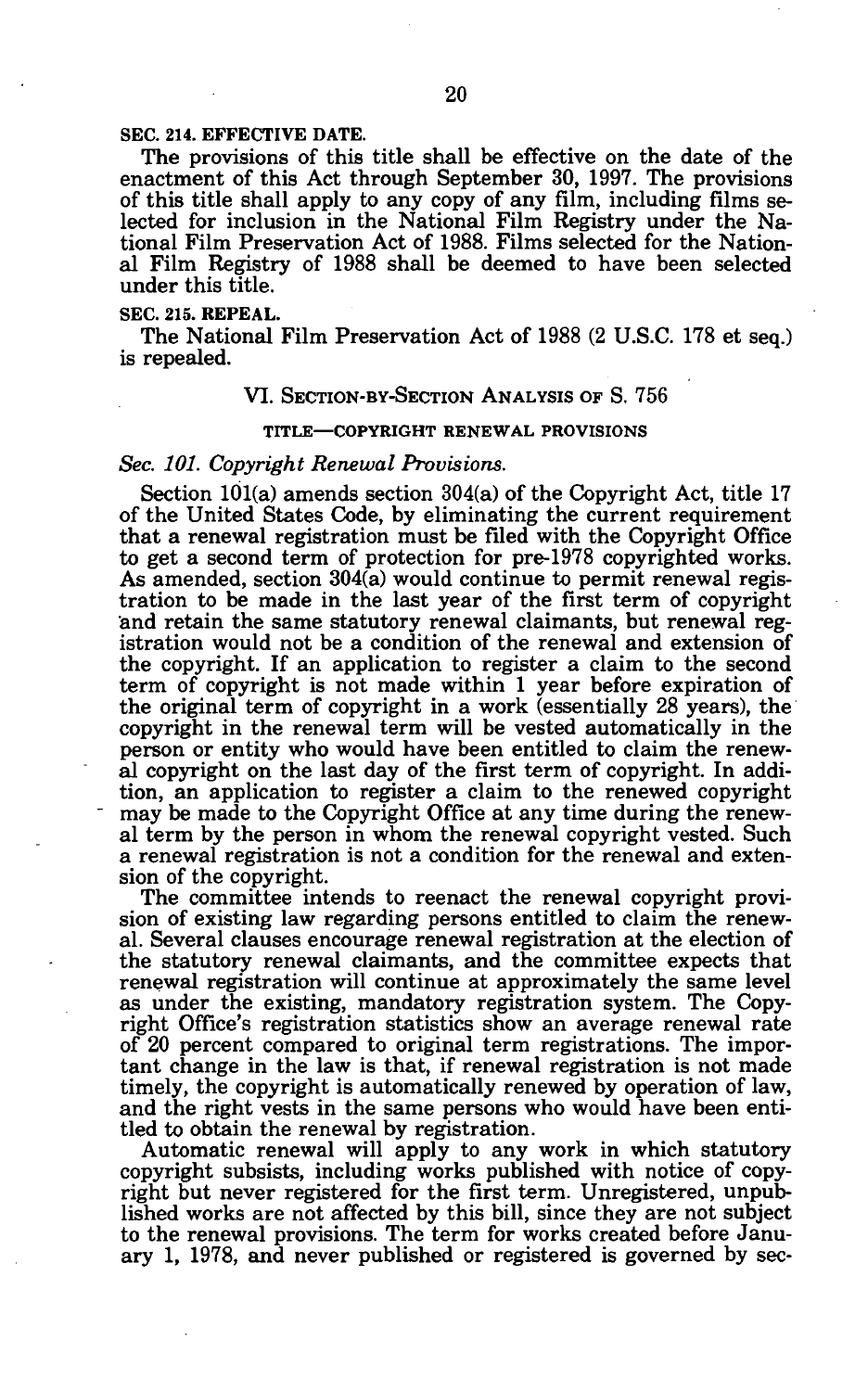tion 303 of the Copyright Act. These works enjoy the terms legislated by the Copyright Act of 1976, Public Law 94-553, 90 Stat. 2541 (Oct. 19, 1976): life of the author plus 50 years or, if the work is anonymous, pseudonymous, or made for hire, a term of 75 years from publication or 100 years from creation, whichever is shorter. In no case, however, will such a work enjoy a term less than 25 years from 1977 if the work remains unpublished, or 50 years from 1977 if the work remains unpublished, or 50 years from 1977 if the work is published on or before December 31, 2002.

Like the existing law, the bill' establishes two general categories of works and specifies the statutory renewal claimants for each category. The first category includes certain specialized types of works, as to which the priorities of the copyright is entitled to the renewal: a posthumous work; a periodical, cyclopedic, or other composite work copyrighted by the proprietor; a work copyrighted by. a corporate body (otherwise than as an assignee or licensee of the individual author); and a work made for hire.

The second category encompasses all other works. The renewal copyright in these works (i.e., individual author works) is granted to the author, if living at the time the renewal is vested. If the author has died, the renewal copyright is granted to the author's heirs in accordance with the following proprieties: the widow, widower, or children of the author; the author's executor, if the author, widow, widower, or children are not living and there is a will; the author's next of kin, in the absence of a will.

Under the bill, the renewal copyright will vest either by timely registration within the last year of the first term, or automatically by operation of law. If registration is timely made by the proper statutory claimant(s), the right to the renewal term is vested on the date of registration in the Copyright Office, and subsequent events (such as the death of the author or other claimant) will not divest the rights in the renewal term. If registration is not made, the right in the renewal term vests automatically in the proper statutory claimant(s) on the last day of the first term. In either case, the renewal term begins upon expiration of the first term of copyright.

Paragraphs (4)(A) and (B) of Section 101(a) provide incentives for making a renewal registration within the last year of the first term. Paragraph  $(4)(A)$  permits the continued use during the renewal term of derivative works prepared under a grant of a transfer or license of copyright made before the expiration of the original term of copyright if a renewal registration is not made during the last year of the first term. Currently such grants do not automatically extend into the second term. This amendment does not authorize the preparation of other derivative works'based upon the copyrighted work which is the subject of the grant. This incentive to make a renewal registration parallels the derivative works clause of the termination provisions of section 203 (relating to post-1977 copyrighted works) and 304(c) (relating only to the 19-year period at the end of the extended term for pre-1978 copyrighted works). The bill leaves undisturbed the decision of the Supreme Court in *Stewart et al.* v. *Abend,* 110 S.Ct. 1750 (1990). Renewal registration is mandatory under existing law. If renewal registration is made under the amended section 304(a) in the last year of the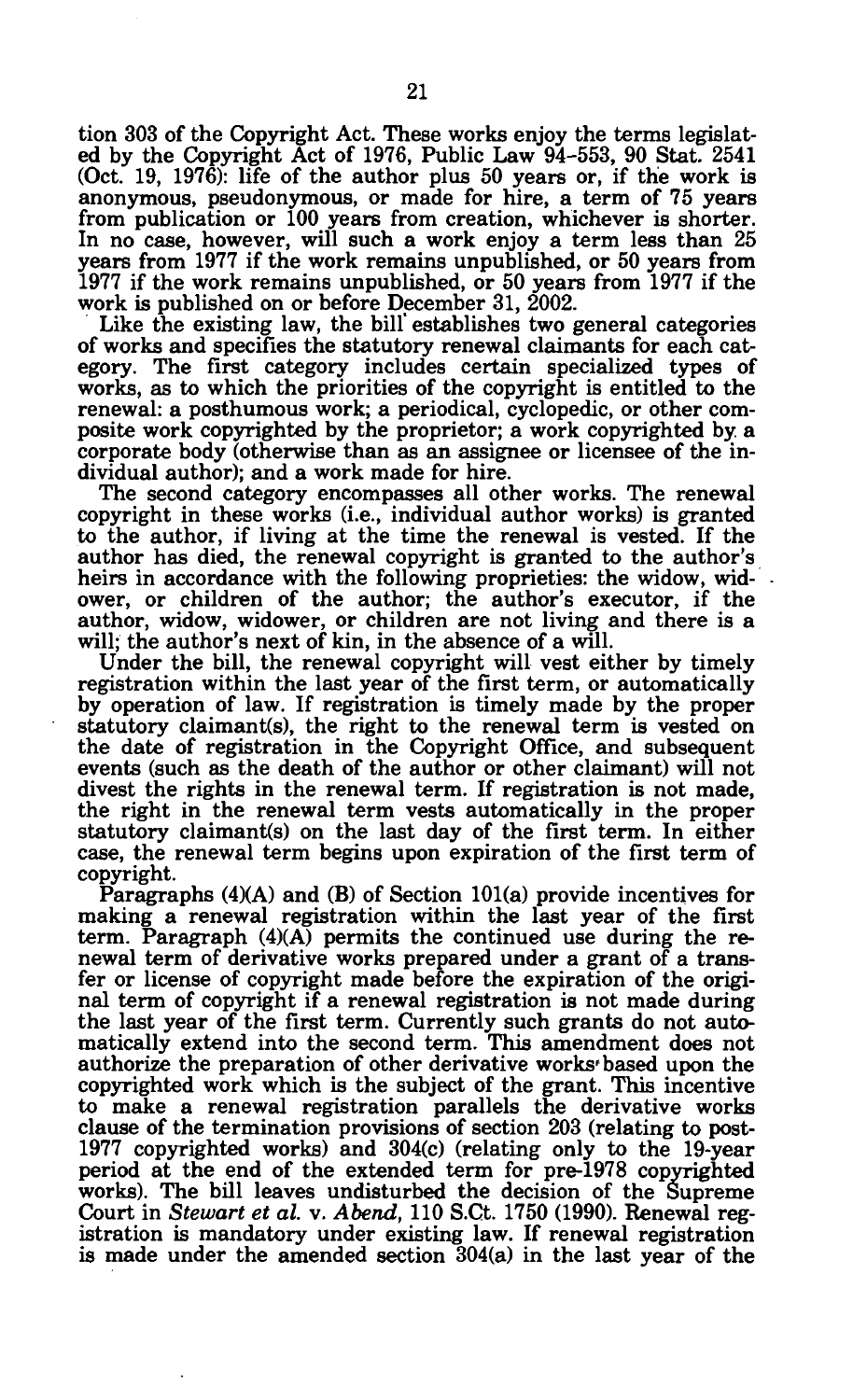original term, the derivative works clause of this bill will not be triggered. In any event, moreover, the bill makes no change in the persons entitled to claim the renewal copyright. Whoever is entitled under existing law, remains entitled to claim the renewal under the bill.

Paragraph (4)(B) provides that if registration of copyright in the renewal term is made during the last year of the first term, the certificate of renewal registration shall constitute prima facie evidence as to the validity of the copyright during its renewed term and of the facts stated in the certificate. The evidentiary weight to be accorded the certificate of renewal registration made after the end of that 1-year period will be within the discretion of the court. The possibility of making registration after the renewal term commences is a change in the law, which should provide an incentive to register works whose copyright is automatically extended under this bill. Works registered for the first time during the renewal term will enjoy statutory damages and attorney's fees, in accordance with section 412.

Section 101(b) provides that renewal copyrights made under these amendments have the same legal effect with respect to grants made before the effective date of the amendments of a transfer or license of the further term as did the renewal of a copyright under the law in effect when the grant was made and before this amendment. This section confirms that the bill makes no change in the law regarding the persons entitled to claim the renewal copyright and in no way affects or impairs existing contracts relating to the exercise of rights in the renewal term.

Section 101(c), which changes a subsection citation, is merely a conforming amendment.

Section 101(d) amends the current section 408(a) of title 17 to make clear that for a work in which copyright was secured before January 1, 1978, registration of the first term of copyright can only be made during the first term.

Section 101(e) amends section 506(e) of title 17 to provide for fines of up to \$2,500 for any false representations in applications for renewal registration.

Section  $101(f)$  amends section  $708(a)(2)$  to increase the fee for renewal registration to \$20, which is the fee for original term registrations. The bill also makes clear that renewal registration made may be either before or after the expiration of the first term.

Section  $101(g)$  makes the amendments effective on the date of enactment of this act. It provides that the amendments will apply only to those copyrights secured between January 1, 1963, and December 31, 1977; and provides that the amendments shall not affect any court proceedings pending on the effective date of the Act.

Section 102 repeals section 108(i) of the Copyright Act, which requires the Register of Copyrights to report to Congress every 5 years on library and archive photocopying of copyrighted material.

#### **TTLE II—FILM PRESERVATION**

Section 201 of the bill sets forth the short title of title II, the "National Film Preservation Act of 1991."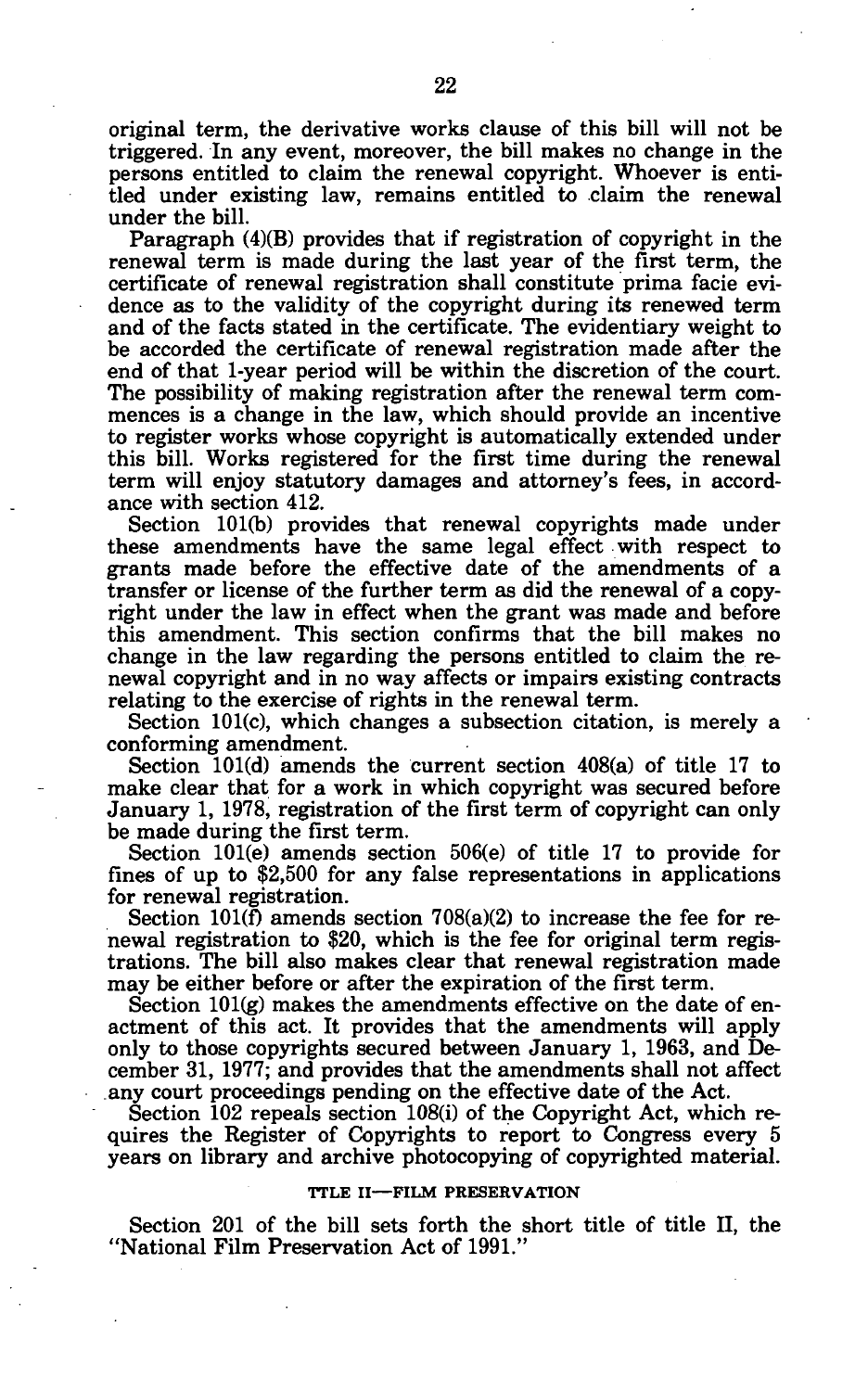Section 202 sets forth Congress' findings that motion pictures are an indigenous American art form that represent an enduring part of our historical and cultural heritage; that less than half of feature length films produced before 1951 and only some 20 percent of silent films still exist, while many films produced after 1951 are rapidly deterioriating; that it is appropriate for the Federal Government to recognize the importance of film preservation and to establish a National Film Registry of films that represent an enduring part of our national, historical, and cultural heritage; that films selected for the National Film Registry should be made as widely available to the American public as possible.

Section 203 directs the Librarian of Congress to establish a National Film Registry for the purpose of recognizing and preserving films that are culturally, historically, or aesthetically significant.

Section 204(a) sets forth the duties of the Librarian of Congress, which include developing a comprehensive national film preservation program; establishing criteria for the selection of films for the Registry; providing a seal to indicate that film has been selected for the Registry; ensuring, to the extent practicable, that a properly preserved and restored version exists of each Registry film; and publishing in the Federal Register the standards for preservation or restoration that will qualify Registry films for use of the seal.

Section 204(b) sets forth the requirements for the use of a seal indicating that a film has been selected for the Registry. Before a seal may be used, the Library of Congress must have examined and approved the film print from which the copy in question was made. The seal may be affixed only by the copyright owner of his licensee, or by the Librarian of Congress if the film is no longer protected by copyright.

Section 205 directs the Librarian to establish the National Film Preservation Board, describes the composition of the Board and sets forth provisions relating to the Board's functioning, including quorum requirements, meetings, and terms of office.

Section 206 sets forth the powers of the Board, pertaining largely to its role in advising the Librarian of Congress on the selection of films for inclusion in the National Film Registry.

Section 207 directs the Librarian to endeavor to obtain by gift from the owner archival quality copies of the films selected for the National Film Registry, together with related background materials, except that nothing in the bill shall infringe on the copyright owners' rights under title 17 of the United States Code.

Section 208 makes clear who may and who may not use the seal. Section 209 sets forth remedies available against persons who use the seal in contravention of section 8.

Section 210 authorizes the Librarian to appoint such staff as he deems appropriate and to procure the services of experts and consultants.

Section 211 sets forth definitions.

Section 212 directs the Librarian to conduct a study on the state of film preservation and restoration activities in the United States, to be completed and submitted to Congress within 1 year after the date of enactment.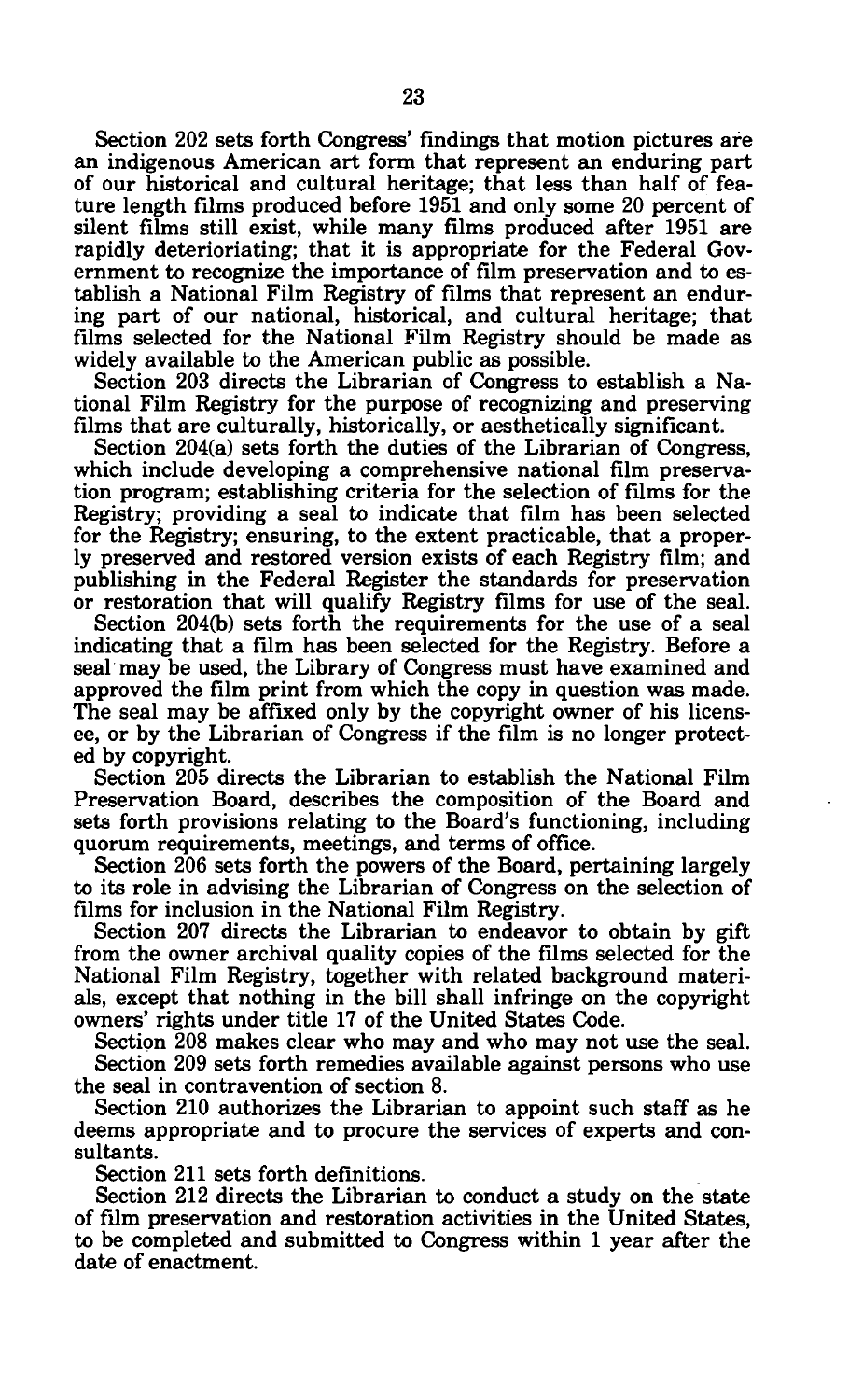Section 213 authorizes the appropriation of up to \$250,000 per year to the Library of Congress, the same amount as in the 1988 act.

Section 214 makes the act effective from the date of enactment through September 30, 1997, and makes clear that films selected under the National Film Preservation Act of 1988 shall be deemed to have been selected for inclusion in the National Film Registry under the 1991 act.

Section 215 repeals the 1988 act.

### VII. AGENCY VIEWS

The Register of Copyrights testified that title I of the bill is meritorious and in the interest of copyright holders and the public. The Register also affirmed that the registration renewal provisions of the bill are soundly drafted to address the concerns Congress had in 1976, when it retained mandatory renewal requirements for pre-1978 works solely to avoid impairing existing expectancies and contractual interests in these works.

The Register of Copyrights and the Librarian of Congress both testified in support of title III of H.R. 2372, companion legislation to title II of S. 756. The Register of Copyrights expressed his support of title III of H.R. 2372 at a hearing held on June 6, 1991, before the Subcommittee on Intellectual Property and Judicial Administration of the House Committee on the Judiciary. The Librarian of Congress expressed his support of title III of H.R. 2372 at a hearing held on June 12, 1991, before the same House subcommittee.

# VIII. COST ESTIMATE

In accordance with paragraph 11(a), rule XXVI, of the Standing Rules of the Senate, the committee offers the report of the Congressional Budget Office:

> U.S. CONGRESS, CONGRESSIONAL BUDGET OFFICE; *Washington, DC, September 4, 1991.*

Hon. JOSEPH R. BIDEN, Jr., *Chairman, Committee on the Judiciary, U.S. Senate, Washington, DC.* 

DEAR MR. CHAIRMAN. AS requested, the Congressional Budget Office has prepared the enclosed cost estimate for S. 756, a bill to amend title 17, United States Code, the copyright renewal provisions, and for other purposes, as ordered reported by the Committee on the Judiciary on August 1, 1991.

Enactment of S. 756 would not affect direct spending on receipts. Therefore, pay-as-you-go procedures would not apply to the bill.

If you wish further details on this estimate, we will be pleased to provide them.

Sincerely,

ROBERT D. REISCHAUER, *Director.*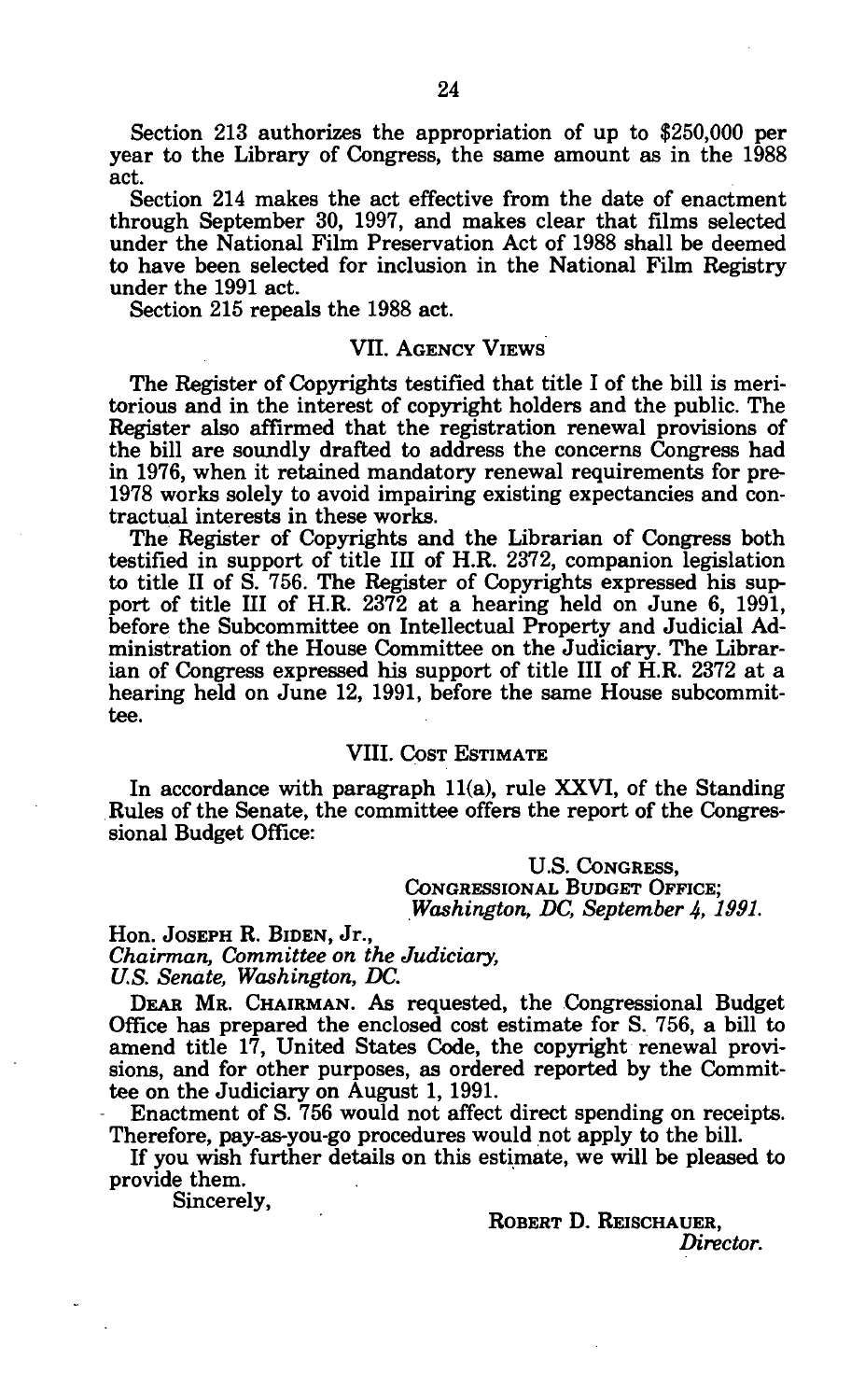1. Bill number: S. 756.

2. Bill title: A bill to amend title 17, United States Code, the copyright renewal provisions, and for other purposes.

3. Bill status: As ordered reported by the Senate Committee on the Judiciary on July 31, 1991.

4. Bill purpose: Title I of S. 756 makes automatic a 47-year extension for any copyright secured between January 1, 1963 and December 31, 1977, extending the copyright to the person holding it on the last day of its original term. For those wanting to file for an extension before the last day of the copyright's original term, Title I increases copyright renewal fees from \$12 to \$20. Finally, Title I removes the requirement for a quintennial report on library photocopying.

Title II, the National Film Preservation Act of 1991, requires the Librarian of Congress to establish a National Film Registry for the purpose of recognizing and preserving films that are culturally, historically, or aesthetically significant.

5. Estimated cost to the Federal Government:

| 1992 | 1993 | 1994       | 1995 | 1996       |
|------|------|------------|------|------------|
| 0.3  | 0.3  | 0.1<br>0.1 | 0.3  | 0.3<br>0.3 |

The costs of this bill fall within budget functions 370 and 500.

Basis of estimate: Based on information provided by the Copyright Office, CBO estimates that elimination of the report on library photocopying will save \$150,000 in 1994. We also estimate that raising the copyright renewal fee, while making renewals automatic, will have no significant net effect on fee collections. Raising the renewal fee will increase fee revenue, but making renewals automatic will decrease the number of renewals. CBO estimates that these effects will roughly offset each other.

5. 756 authorizes up to \$250,000 a year through 1997 for a National Film Registry of the Library of Congress, to be overseen by a National Film Preservation Board. We assume that the total authorization will be appropriated. Total outlays reflect the spending patterns of existing programs.

6. Pay-as-you-go considerations: Section 252 of the Balanced Budget and Emergency Deficit Control Act of 1985 sets up pay-asyou-go procedures for legislation affecting direct spending or receipts through 1995. Because this bill would not affect direct spending or receipts, there are no pay-as-you-go implications.

7. Estimated cost to State and local government: None.

8. Estimate comparison: None.

9. Previous CBO estimate: On June 21, 1991, CBO prepared an estimate on H.R. 1612, a bill to eliminate the library reproduction reporting requirement, as ordered reported by the House Committee on the Judiciary. A similar provision is included in S. 756, and in both cases CBO has estimated the savings to be \$150,000 in fiscal year 1994.

10. Estimate prepared by: John Webb and Karen Watkins.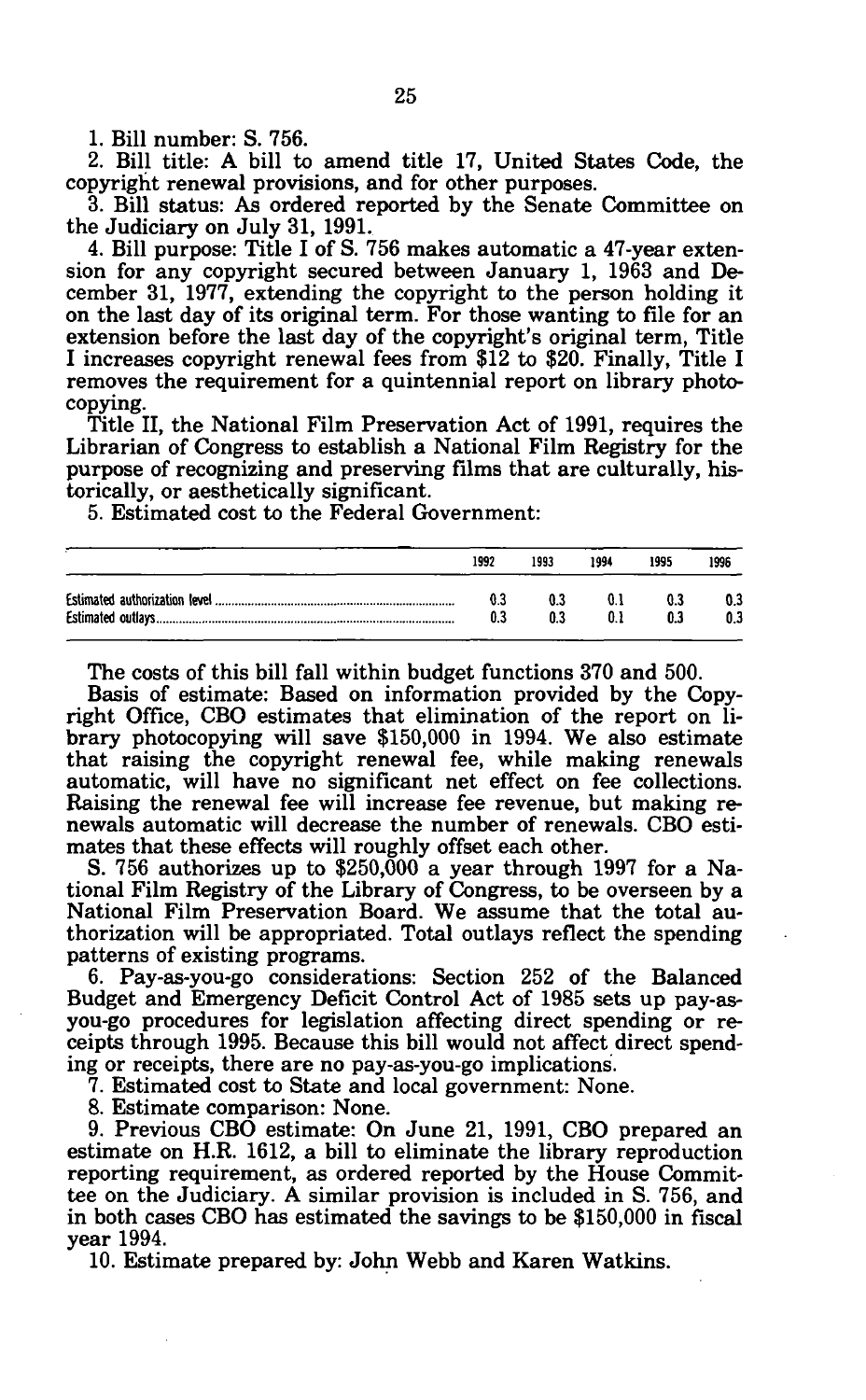11. Estimate approved by: James L. Blum, Assistant Director for Budget Analysis.

### IX. REGULATORY IMPACT STATEMENT

In accordance with paragraph 11(b), Rule XXVI of the Standing Rules of the Senate, the committee, after due consideration, concludes that the act will not have a direct regulatory impact.

# X. CHANGES IN EXISTING LAW

In accordance with paragraph 12 of rule XXVI of the Standing Rules of the Senate, changes in existing law made by S. 756, as reported, are shown as follows (existing law proposed to be omitted is enclosed in black brackets; new material is printed in italic; existing law in which no change is proposed is shown.in roman):

# **UNITED STATES CODE**

**TITLE 2—THE CONGRESS** 

\*\*\*\* \*\*\* \*\* \*\* \*

\*\*\*\* \*\*\* \*\* \*

**\*\*\*\*\*\* \*** 

**\*\*\*\*\*\* \*** 

[Sec. 178. Repealed.]

# **TITLE 17—COPYRIGHTS**

# § 108. Limitations on exclusive rights: Reproduction by libraries and archives

[(i) Five years from the effective date of this Act, and at fiveyear intervals thereafter, the Register of Copyrights, after consulting with representatives of authors, book and periodical publishers, and other owners of copyrighted materials, and with representatives of library users and librarians, shall submit to the Congress a report setting forth the extent to which this section has achieved the intended statutory balancing of the rights of creators, and the needs of users. The report should also describe any problems that may have arisen, and present legislative or other recommendations, if warranted.<sup>1</sup>

#### § 304. Duration of copyright: Subsisting copyrights

[(a) COPYRIGHTS IN THEIR FIRST TERM ON JANUARY 1, 1978.— Any copyright, the first term of which is subsisting on January 1, 1978, shall endure for twenty-eight years from the date it was originally secured. *Provided,* That in the case of any posthumous work or of any periodical, cyclopedic, or other composite work upon which the copyright was originally secured by the proprietor thereof, or of any work copyrighted by a corporate body (otherwise than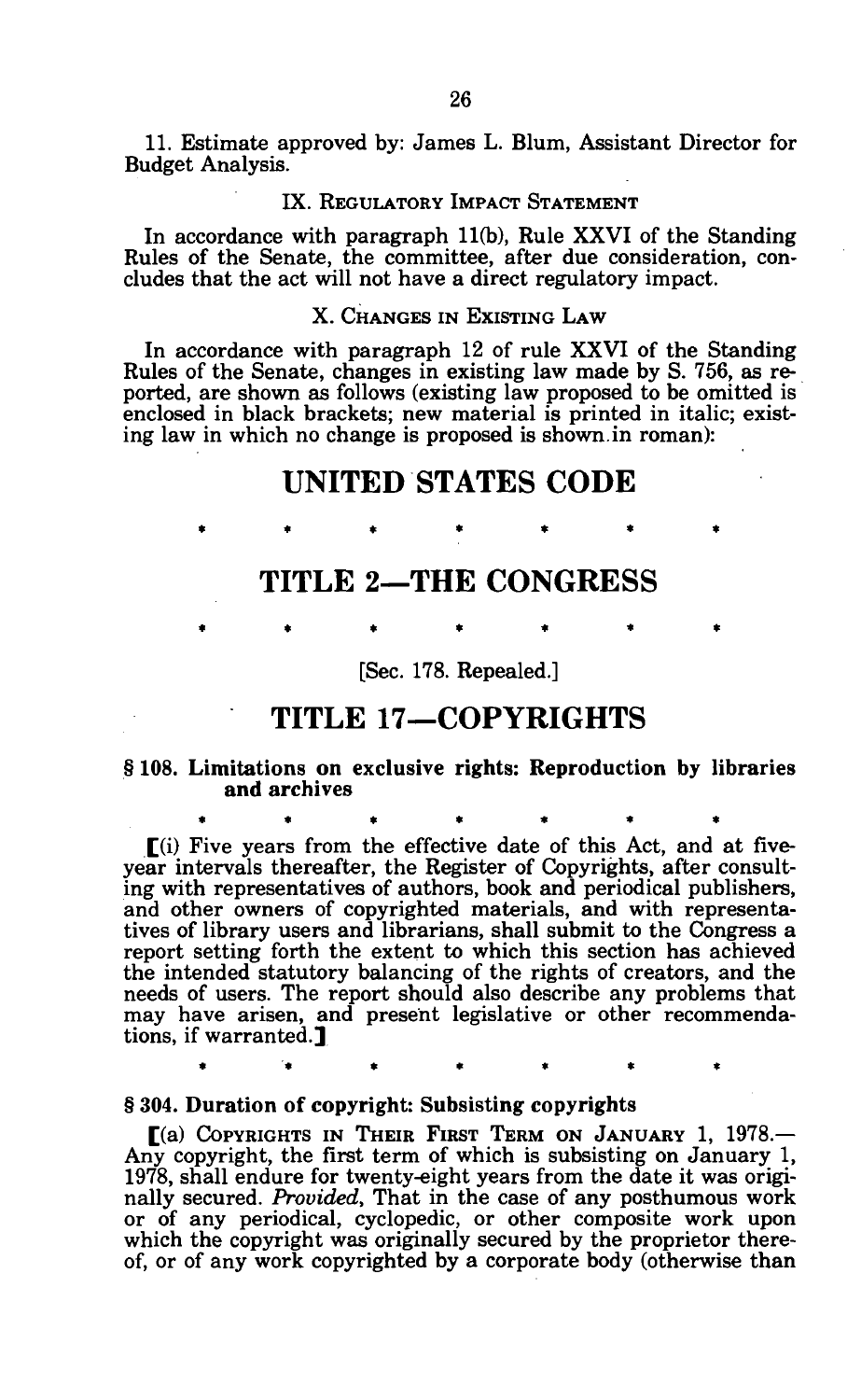as assignee or licensee of the individual author) or by an employer for whom such work is made for hire, the proprietor of such copyright shall be entitled to a renewal and extension of the copyright in such work for the further term of forty-seven years when application for such renewal and extension shall have been made to the Copyright Office and duly registered therein within one year prior to the expiration of the original term of copyright. *And provided further,* That in the case of any other copyrighted work, including a contribution by an individual author to a periodical or to a cyclopedic or other composite work, the author of such work, if still living, or the widow, widower, or children of the author, if the author be not living, or if such author, widow, widower, or children be not living, then the author's executors, or in the absence of a will, his or her next of kin shall be entitled to a renewal and extension of the copyright in such work for a further term of forty-seven years when application for such renewal and extension shall have been made to the Copyright Office and duly registered therein within one year prior to the expiration of the original term of copyright. *And provided further,* That in default of the registration of such application for renewal and extension, the copyright in any work shall terminate at the expiration of twenty-eight years from the date copyright was originally secured.]

*(a) COPYRIGHTS IN THEIR FIRST TERM ON JANUARY 1, 1978.—(1XA) Any copyright, the first term of which is subsisting on January 1, 1978, shall endure for 28 years from the date it was originally secured.* 

*(B) In the case of—* 

*(i) any posthumous work or of any periodical, cyclopedic, or other composite work upon which the copyright was originally secured by the proprietor thereof, or* 

*(ii) any work copyrighted by a corporate body (otherwise than as assignee or licensee of the individual author) or by an employer for whom such work is made for hire,* 

*the proprietor of such copyright shall be entitled to a renewal and extension of the copyright in such work for the further term of 47 years.* 

*. (C) In the case of any other copyrighted work, including a contribution by an individual author to a periodical or to a cyclopedic or other composite work*—

*(i) the author of such work, if the author is still living,* 

*(ii) the widow, widower, or children of the author, if the author is not living,* 

*(iii) the author's executors, if such author, widow, widower, or children are not living, or* 

*(iv) the author's next of kin, in the absence of a will of the author,* 

*shall be entitled to a renewal and extension of the copyright in such work for a further term of 47 years.* 

*(2)(A) At the expiration of the original term of copyright in a work specified in paragraph (1KB) of this subsection, the copyright shall endure for a renewed and extended further term of 47 years, which*—

*(i) if an application to register a claim to such further term has been made to the Copyright Office within 1 year before the*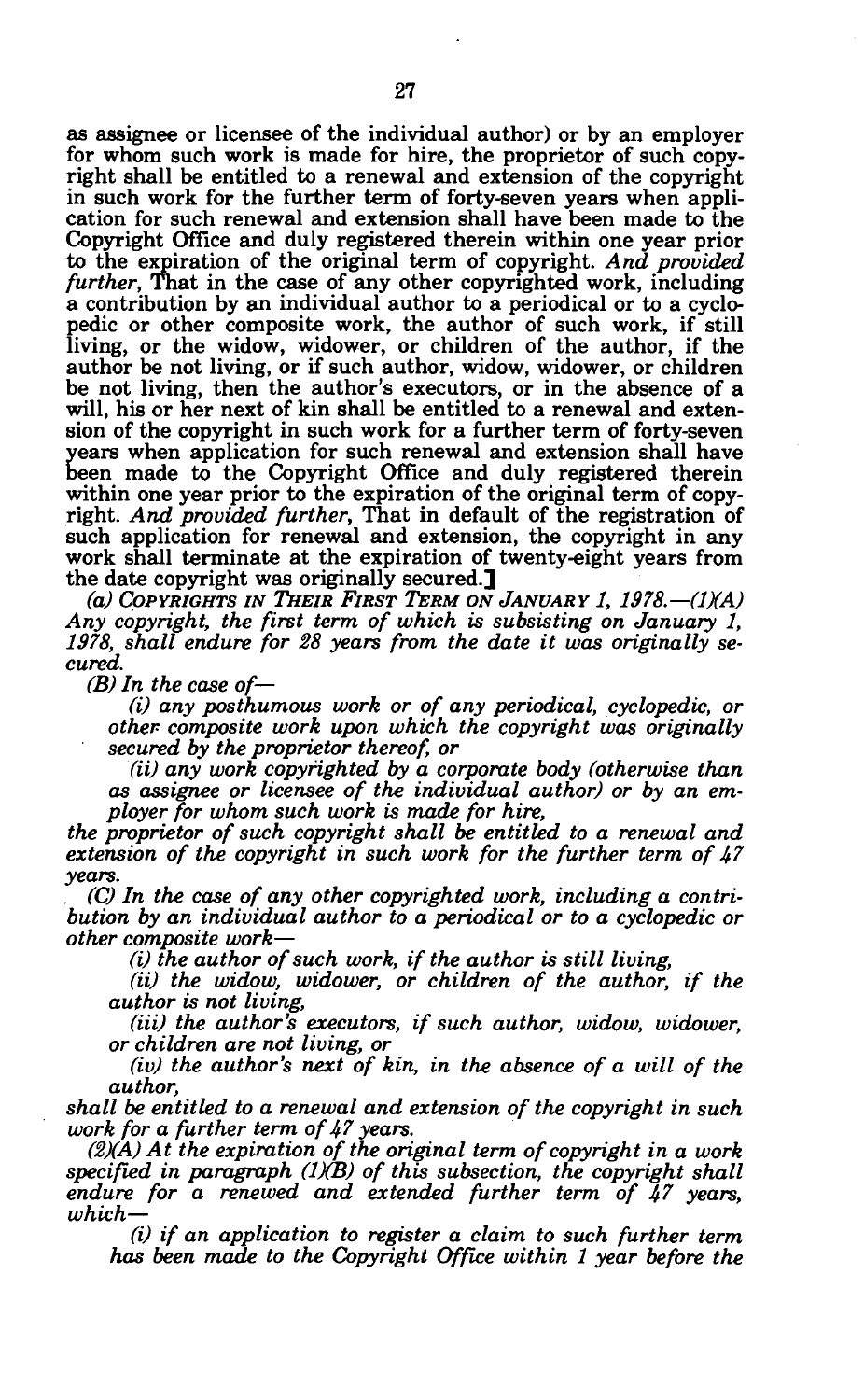*expiration of the original term of copyright, and the claim is registered, shall vest, upon the beginning of such further term, in the proprietor of the copyright who is entitled to claim the renewal of copyright at the time the application is made; or* 

*(ii) if no such application is made or the claim pursuant to such application is not registered, shall vest, upon the beginning of such further term, in the person or entity that was the proprietor of the copyright as of the last day of the original term of copyright.* 

*(B) At the expiration of the original term of copyright in a work specified in paragraph (1)(C) of this subsection, the copyright shall endure for a renewed and extended further term of 47 years, which*—

*(i) if an application to register a claim to such further term has been made to the Copyright Office within 1 year before the expiration of the original term of copyright, and the claim is registered, shall vest, upon the beginning of such further term, in any person who is entitled under paragraph (1)(C) to the renewal and extension of the copyright at the time the application is made; or* 

*(ii) if no such application is made or the claim pursuant to such application is not registered, shall vest, upon the beginning of such further term, in any person entitled under paragraph (1)(C), as of the last day of the original term of copyright, to the renewal and extension of the copyright.* 

*(3)(A) An application to register a claim to the renewed and extended term of copyright in a work may be made to the Copyright Office—* 

*(i) within 1 year before the expiration of the original term of copyright by any person entitled under paragraph (1) (B) or (C) to such further term of 47 years; and* 

*(ii) at any time during the renewed and extended term by any person in whom such further term vested, under paragraph (2) (A) or (B), or by any successor or assign of such person, if the application is made in the name of such person.* 

*(B) Such an application is not a condition of the renewal and extension of the copyright in a work for a further term of 47 years.* 

*(4)(A) If an application to register a claim to the renewed and extended term of copyright in a work is not made within 1 year before the expiration of the original term of copyright in a work, or if the claim pursuant to such application is not registered, then a derivative work prepared under authority of a grant of a transfer or license of copyright that is made before the expiration of the original term of copyright, may continue to be used under the terms of the grant during the renewed and extended term of copyright without infringing the copyright, except that such use does not extend to the preparation during such renewed and extended term of other derivative words based upon the copyrighted work covered by such grant.* 

*(B) If an application to register a claim to the renewed and extended term of copyright in a work is made within 1 year before its expiration, and the claim is registered, the certificate of such registration shall constitute prima facie evidence as to the validity of the copyright during its renewed and extended term and of the facts stated in the certificate. The evidentiary weight to be accorded the*